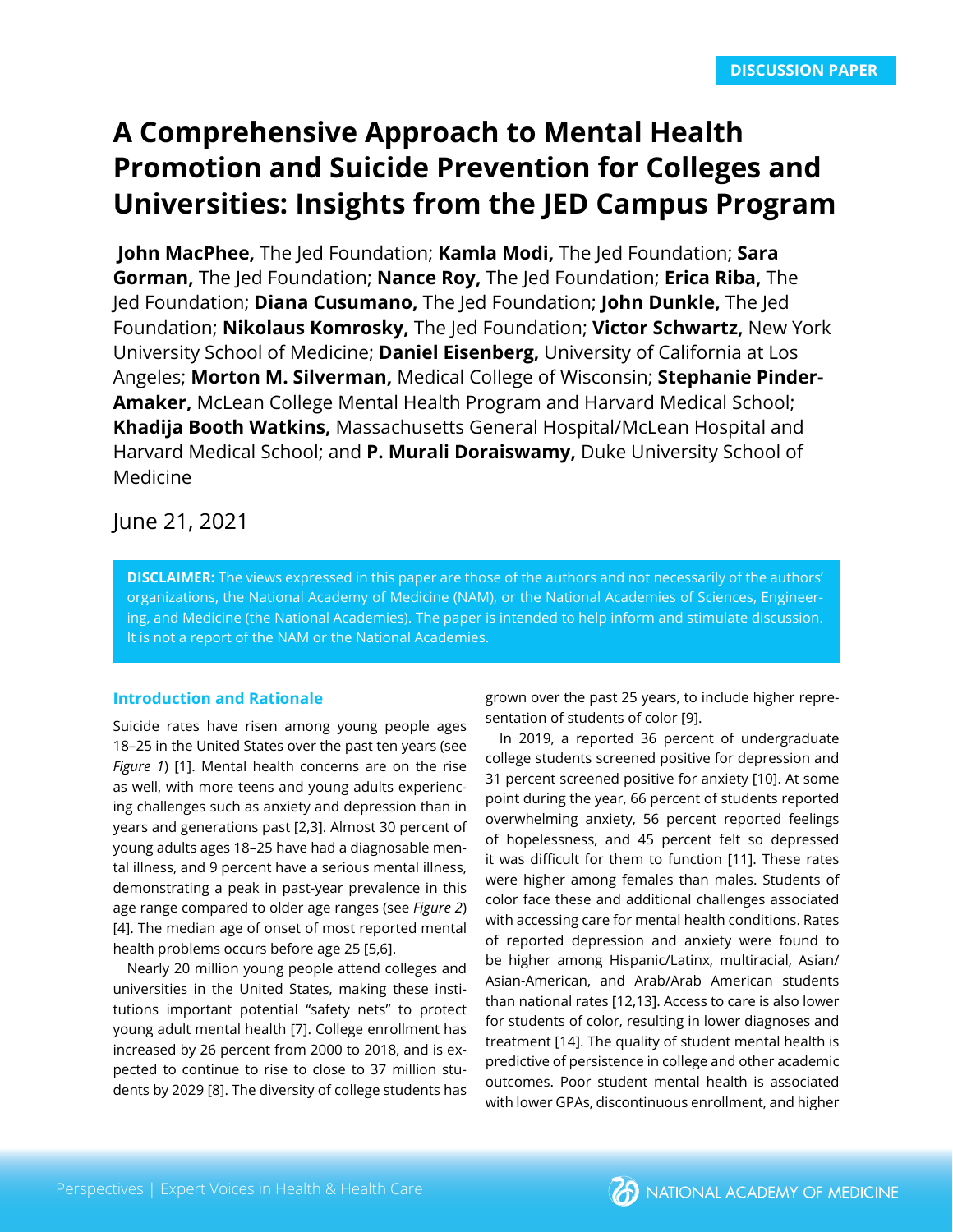dropout rates [15,16,17]. The consequences of unmet mental health needs extends beyond educational ones to broader societal issues, resulting in issues such as disability, unemployment, poverty, and social isolation [18]. It is advantageous for colleges and universities to invest in student mental health for immediate and longer-term implications.

Despite these significant student mental health challenges, college counseling centers serve on average only 12 percent of their total student population on an annual basis and are struggling to meet rising demand for their services [19]. Recent studies have shown a rise in student mental health concerns after the onset of COVID-19, including an increase in stress, anxiety, depression, and loneliness related to the threat of the virus as well as the abrupt change in daily lifestyle [20,21]. Impacts have been more severe for students of color and LGBTQ+ students [22,23]. The shift to virtual learning has led to significant adjustments in the way counseling centers interact with students. Financial deficits have resulted in a reduction of the very staff members who are needed to support students during this particularly uncertain time [24,25].

The magnitude of these challenges calls for a comprehensive public health approach that addresses mental health promotion, prevention of mental illness

and substance misuse, and early intervention in addition to a direct service treatment and clinical response.

# **A Review of Suicide Prevention Interventions in College Settings and Beyond**

Most studies on suicide prevention have focused on a single or only a few factors rather than a multidimensional comprehensive approach. Effective mental health treatment approaches for suicidal behaviors include mindfulness-based cognitive behavioral therapy [26] and dialectical behavioral therapy [27,28].

Means restriction is a method of preventing suicide that has received the most empirical attention [29]. Means restriction refers to approaches that limit a person's access to dangerous means, such as safe medication storage or firearm restriction [30]. Effective suicide prevention strategies have ranged from countries banning or reducing their use of lethal pesticides, safeguarding suspension bridges, and securing high locations by installing safety nets [31,32,33]. A metaanalysis on structural interventions at "hot spot" sites showed a significant reduction in suicides at those particular sites [34]. Recent studies have looked at the differences in suicide rates in states with stricter gun laws, finding that states that restricted gun purchases among 18- to 20-year-olds showed a reduction (1.91



#### **FIGURE 1 |** U.S. Teen and Young Adult Suicide Rates **SOURCE:** CDC/WISQARS, 2021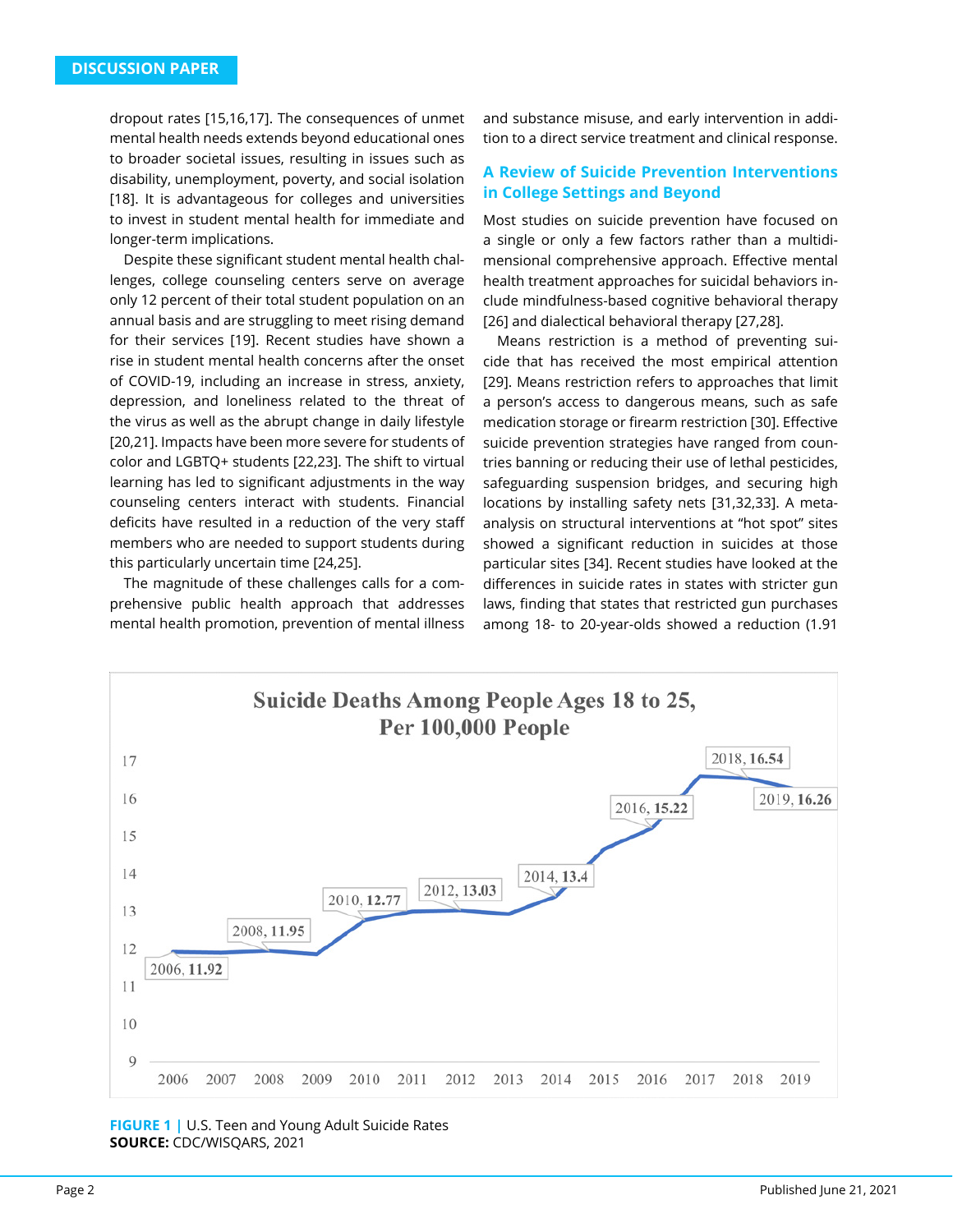per 100,000) in suicide rates compared to states that did not restrict gun laws for this age range [35]. Experts recommend suicide prevention approaches that also include risk assessment and mental health treatment, as well as monitoring of and reduced access to lethal means [36]. Another review found that means restriction, medical provider education about risk factors for suicide, and gatekeeper training were the most promising practices for suicide prevention [37].

Gatekeeper training instructs "gatekeepers," such as college campus professionals or students, on warning signs demonstrated by those at risk for suicide and ways to help them get the support they need [38]. A 2013 review found that programs such as gatekeeper training and mental health curricula improved students' knowledge and attitudes about suicide prevention but did not decrease suicidal behaviors [39]. However, several recent studies have looked specifically at peerfocused gatekeeper trainings, recognizing that there is insufficient support on the effectiveness of these interventions in college populations. Preliminary findings suggest that peer gatekeeper training programs increase both real and perceived knowledge immediately following the training but that these knowledge gains often drop off 3–5 months later [40]. However, Rallis et al. did find that referrals to mental healthcare increased at 3-month follow-ups [40]. The effect of this type of intervention on suicidal behavior is unknown [40]. There is some suggestion that gatekeeper training activities that include role playing and practice using personalized feedback are more effective than gatekeeper training activities that do not contain these elements [41]. There is some early evidence that the Kognito avatar-based suicide prevention program is somewhat effective, perhaps partially because it relies heavily on these types of activities. In a randomized controlled trial, the authors found that significantly more students were referred by peers to counseling in the following two months as well as a two-fold increase in help-seeking among trainees themselves [41].

When it comes to help-seeking, the literature suggests that a multi-modal approach is most effective. Psychoeducation and public campaigns tend to be the most commonly used methods of increasing helpseeking behaviors, but there is limited evidence that these methods are particularly effective [42]. When combined with other interventions, however, there is often more of a response. Multimodal programs such as Signs of Suicide (SOS), which combines screening with gatekeeper training, public campaigns, psychoeducation, and crisis intervention procedures, show more promise in the prevention of suicide among young people [42]. Evidence suggests that these multi-modal interventions are also most effective when a multidisciplinary team is involved in implementing them [42].

A comprehensive suicide prevention model was developed at the U.S. Air Force in response to several suicides in the 1990s. The "Air Force model" consisted



# Past Year Prevalence of Any Mental Illness Among U.S. Adults (2019)

**FIGURE 2 |** Past Year Prevalence of Any Mental Illness Among U.S. Adults, 2019 **SOURCE:** National Institute of Mental Health, 2020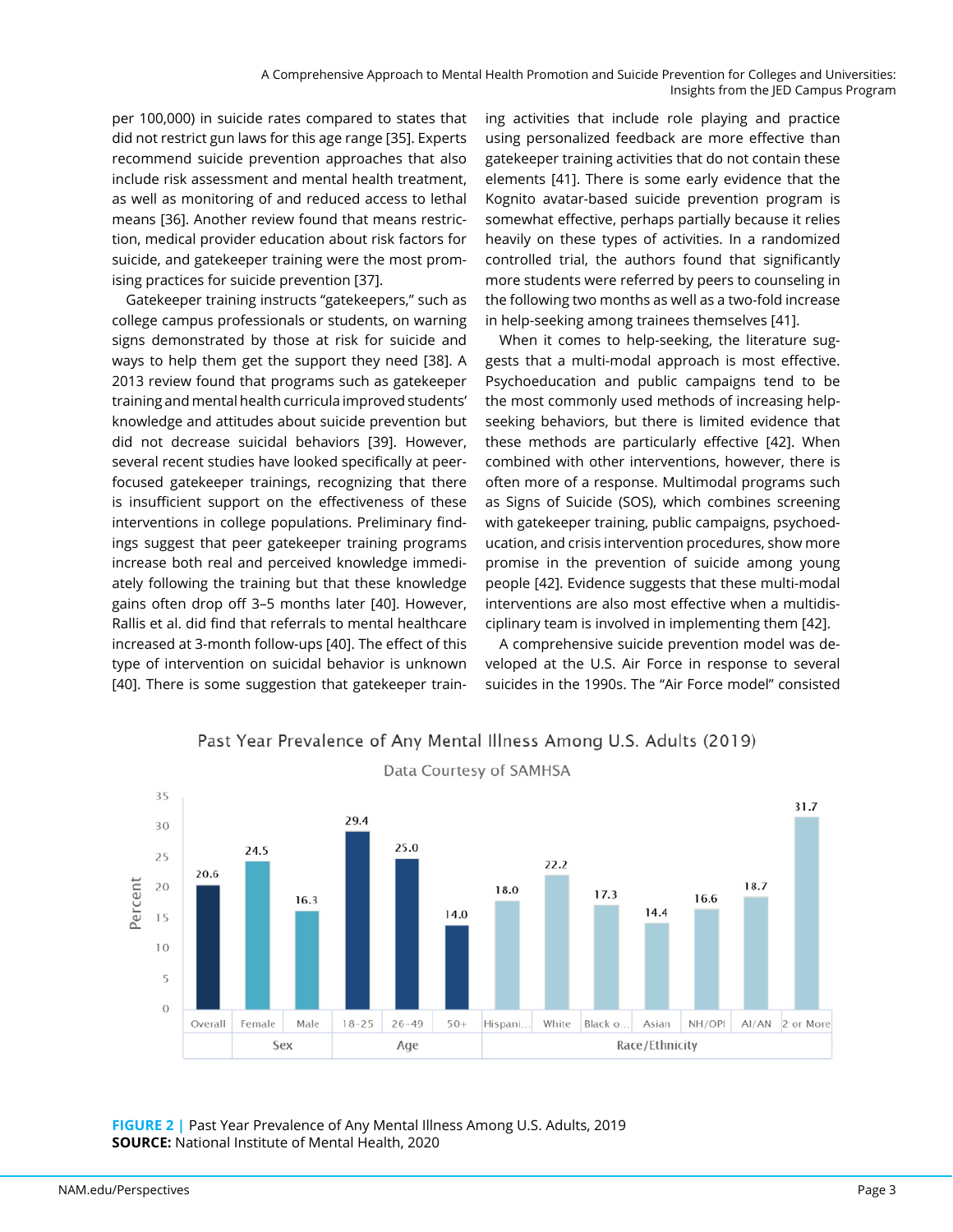of a community-wide intervention based on recommended suicide prevention approaches by the Centers for Disease Control and Prevention (CDC) at the time that reduced risk factors for suicide by focusing on destigmatizing help-seeking for mental health challenges and enhancing protective factors by educating community members about mental health promotion. The model also included mandated changes in policy such as leadership awareness education and training, establishing therapist-patient privilege for personnel with mental health concerns, and instituting multi-disciplinary teams to respond to distressing events, including death by suicide of peers. Implementation of the Air Force model led to a 33 percent reduction in suicides in the Air Force from the years preceding the intervention (1990–1996) to the years thereafter (1997–2002). This reduction was sustained for 11 years after the prevention model was launched [43].

Taken together, these findings show promising support of a comprehensive approach to suicide prevention through multiple interventions such as ones that facilitate early identification of risk, promote help-seeking, provide evidence-based treatment, and restrict lethal means.

Indeed, over the past decade, several of the leading mental health promotion and suicide prevention organizations in the U.S. have recommended comprehensive strategies, including the Suicide Prevention Resource Center, National Strategy for Suicide Prevention, and CDC [44,45,46].

# **Origin and Development of a Comprehensive Approach to Mental Health Promotion and Suicide Prevention for Colleges and Universities**

The Jed Foundation (JED) is a nonprofit organization that works to protect the mental health and reduction of suicide among this nation's young people, ages 13-30. JED consults with higher education across the U.S. to evaluate and support individual schools' mental health and suicide prevention approaches, programs, policies, and services. JED's Comprehensive Approach to Mental Health Promotion and Suicide Prevention for Colleges and Universities ("JED's Comprehensive Approach") is adapted from an evidence-based model that was shown to reduce suicides among U.S. Air Force personnel [47,48].

In 2004, JED and a panel of advisors—including suicide prevention researchers, mental health clinicians in higher education, and student service professionalsadapted the Air Force model into a Comprehensive Approach to serve students in a university setting. This model addresses four major thematic areas (and seven strategic domains—see *Figure 3*) that reflect a public health approach:

- 1. promoting resilience and protective factors (promoting life skills and social connectedness),
- 2. encouraging early intervention practices (identifying at-risk students and supporting help-seeking behavior),
- 3. ensuring access to clinical services, including mental health support, substance misuse services, and crisis management procedures, and
- 4. implementing environmental safety and means restriction (restricting access to potentially lethal means domain). [49]

Each of the seven domains in JED's Comprehensive Approach is briefly summarized below.

#### **Develop Life Skills**

Promoting a student's social-emotional development through life skills education can impact well-being and academic success [50]. These life skills include exploring identities and values, developing supportive relationships and friendships, developing innovative solutions to solve problems, understanding and regulating emotions, developing and practicing resilience, and promoting a healthy lifestyle [51]. While limited research exists on the benefits of life skills education among young adults in university settings, the authors of this manuscript believe that life skills education is an essential approach to aiding college students in adjusting to university life, dealing with everyday stressors in college, and progressing through college into a career. Ensuring that students develop emotional and interpersonal awareness is a true preventative strategy aimed at enabling students to thrive. On college campuses, it is important that life skills development is infused in and out of the classroom and coordinated across various departments, such as residential life, student groups, health promotion, and fitness/recreation.

#### **Promote Social Connectedness**

Research shows that loneliness and social isolation are risk factors for suicide [52]. Consequently, students' connectedness to family, friends, and the campus community may be protective against the risk for suicide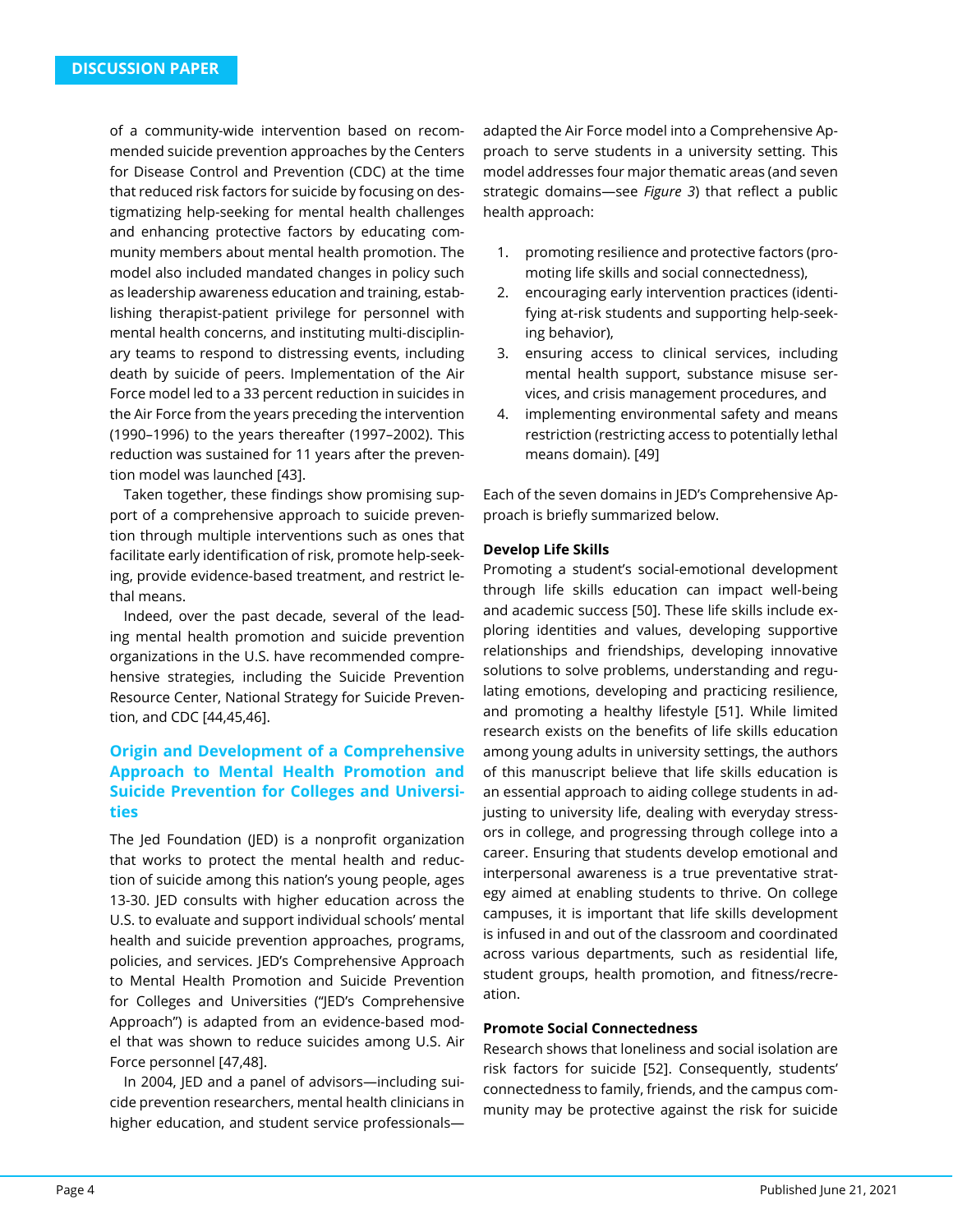and mental health problems. Because students often reach out to their peers when they need emotional support, they are more likely to be open and receptive to programming that is designed and delivered by their peers. Peer mentoring programs are very successful in this regard [53]. Educational and outreach campaigns that are designed and delivered by peers can promote successful navigation of the university experience.

### **Identify Students at Risk**

Early identification of a mental health problem is a critical step in the prevention of suicide and an essential component of an effective campus mental health promotion and suicide prevention initiative. Studies show that among students who have died by suicide, a vast majority of them did not receive mental health care [54]. Identifying students at risk includes supporting students' transition to university life by continuing care for new students with histories of mental health problems or substance misuse; ensuring students are offered mental health and substance misuse screenings; and training students, staff and faculty to identify, consult, and refer students who may be at risk for these issues to services on campus.

#### **Increase Help-Seeking Behavior**

Students often turn to their friends or family before seeking out mental health care services, in times of emotional distress [55]. There are many obstacles to students seeking support from mental health professionals, including uncertainty of where or how to seek out services, uncertainty about whether these services are effective, questions about costs and insurance coverage, and cultural and societal stigmas around mental illness and accessing treatment [56,57]. Campuses are encouraged to address these barriers to help-seeking through mental health campaigns aimed at normalizing help seeking and de-stigmatizing mental health problems in addition to educating students about support and treatment resources. In JED's perspective, there should be help all around students and there should be no "wrong door" on campus for them to seek assistance.

# **Provide Mental Health and Substance Misuse Services**

There are many students who need mental health treatment that are not receiving these services. Colleges and universities should ensure that all students are offered comprehensive mental health care that offers flexible hours and treatment modalities, responds

quickly to those that are at high of suicide, and provides off-campus referrals for longer-term treatment as needed. Campus mental health services should ensure adequate staff to student ratios, and hire and train a staff of clinicians that are qualified to serve a diverse group of students with various needs. The provision of substance use education, prevention, and treatment is also essential. Education about the dangers of substance misuse and drug diversion; the connection between substance use and relationship violence, academic performance, and overall well-being; and a variety of treatment options either on campus or in the community, is an important consideration for institutions.

# **Follow Crisis Management Procedures**

Schools that have crisis management procedures ensure that campus-wide policies and protocols are responsive to students that are experiencing mental health or substance-related emergencies, and provide clinical support for these students. Postvention protocols ensure a streamlined process ensuring an appropriate institutional response to a campus emergency such as a suicide or death and are essential to supporting the emotional health of the campus community. Providing access to crisis phone, text line, or after-hours services at all schools is critical in a campus setting.

### **Restrict Access to Potentially Lethal Means**

A wealth of research shows that suicide can be prevented by removing or limiting access to self-harm [31]. Means restriction on college campuses include policies that limit students' access to firearms or other weapons; control toxic chemicals in laboratories; and limit access to high places such as rooftops or windows. Campuses should conduct an annual environmental scan to inspect buildings and facilities and identify potential access to dangerous means and take action to remove or reduce these risks.

There is also an overarching lens of strategic planning and equitable implementation. This model uses an engagement process anchored in strategic planning so that thoughtful decisions are made for prioritizing and selecting specific tactics that address the needs of each specific campus. Equitable implementation incorporates equity and inclusion into implementation practice to ensure the needs of students of color and underserved groups of students are being addressed at all stages of the approach on college campuses.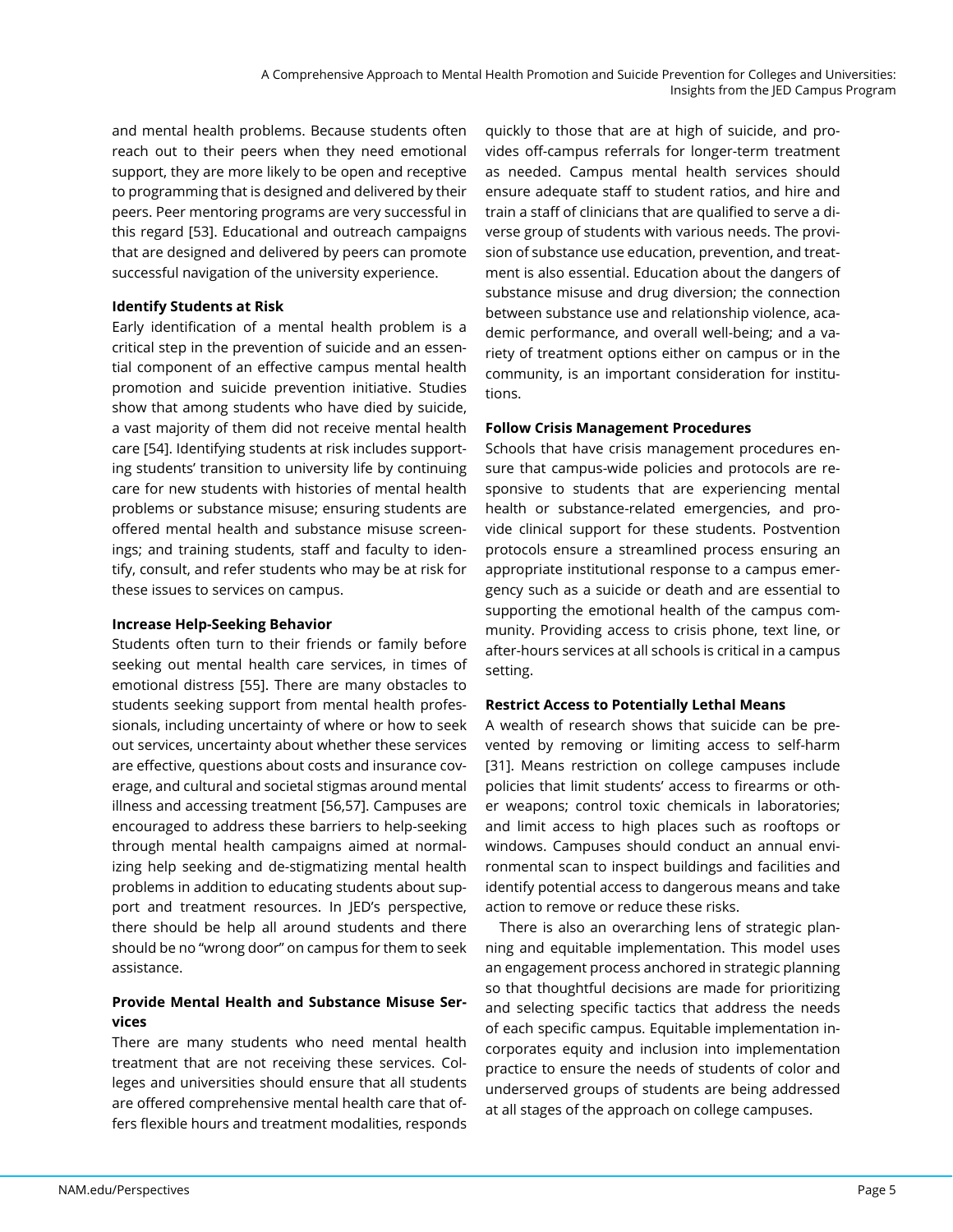### **JED's Comprehensive Approach at Work: The JED Campus Program**

With the JED Comprehensive Approach as a guideline, JED Campus was developed as a four-year structured intervention designed to build comprehensive programs and policies through customized support to promote mental health and reduce substance misuse and suicide for colleges and universities. Schools participating in the JED Campus program collaborate with JED to receive campus-and student-level assessments, strategic plans, and regular consultation from JED Campus Advisors to facilitate systems change efforts to implement JED's Comprehensive Approach.

The JED Campus Theory of Change proposes that college systems-level changes will positively impact the mental health-related behaviors and attitudes of students and promote a culture of caring on campus where students feel there are multiple doors to walk through for support. Strengthened attitudes and behaviors, along with improved access to support, will positively impact student's mental health and reduce at risk substance use, which will contribute to a reduction in suicides, better school retention and graduation, and healthier life outcomes for students.

JED Campus is founded on two guiding principles. First, it is essential that support for student well-being, prevention of substance misuse, and prevention of suicide be a shared campus-wide responsibility. These issues can no longer be the sole or primary responsibility of the health or counseling centers. This is especially true now, after the onset of COVID-19, given the added pressure on counseling centers to support students' needs. While those departments have an important role to play, all campus offices are responsible for promoting and protecting the mental health of its students. Second, mental health and suicide prevention efforts must be acknowledged and supported by senior leaders on campus, such as the president and board of trustees. This support helps to ensure that the work can continue to be a priority for the institution over time.

Pre-and-post school-level assessments map to JED's Comprehensive Approach and include a detailed selfreport from school administrators on the presence or absence of various programs, recommended policies, activities, and approaches that are supportive of stu-



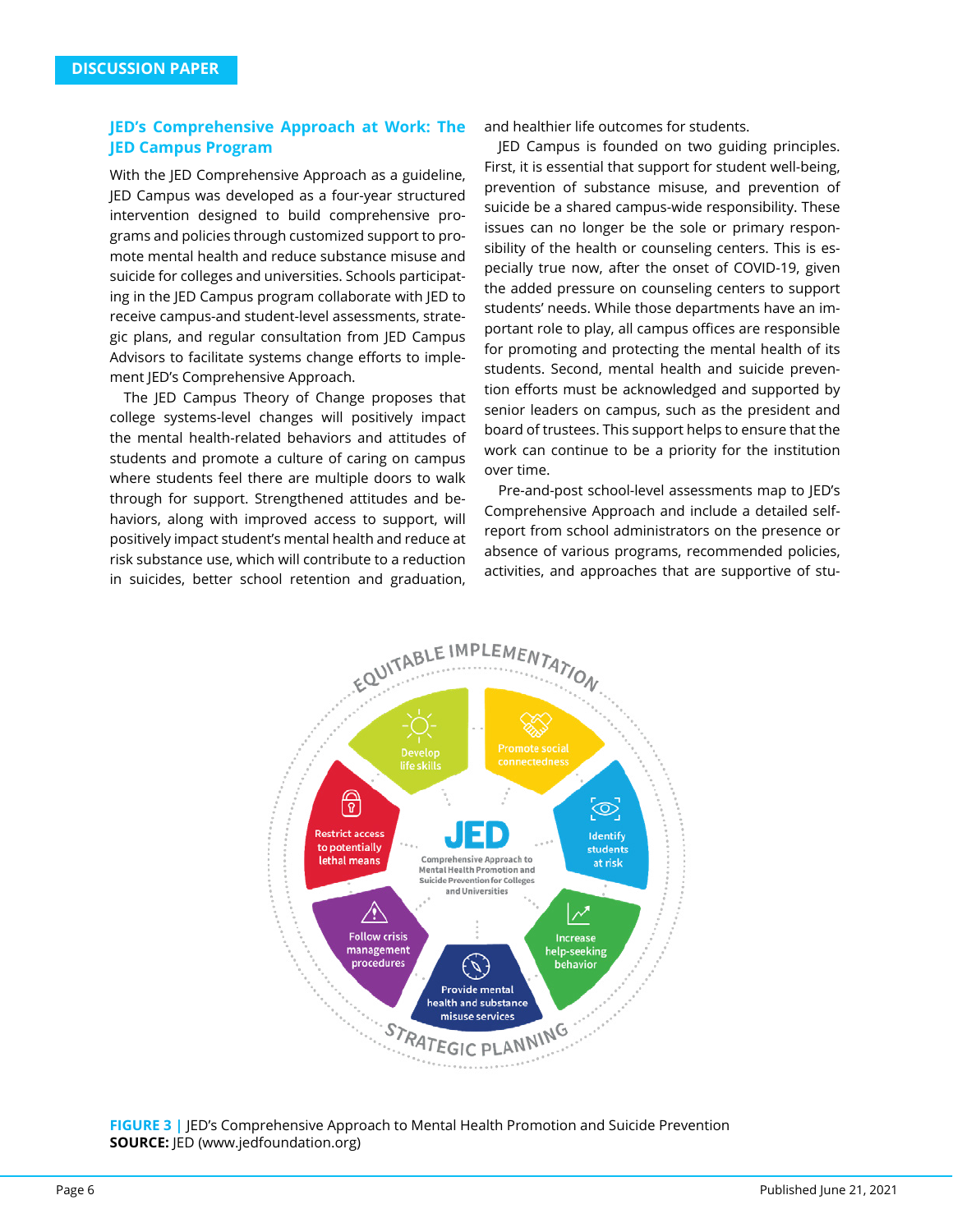dent emotional health. Pre-assessments are conducted with schools participating in JED Campus at year one and post-assessments are conducted with JED Campus schools at year four. Once a school completes its preassessment, a JED Campus Advisor conducts a robust review of the assessment, existing programs and policies, the campus website, and gap areas. These findings, along with school's student data from The Healthy Minds Study (HMS) (a national student survey on mental health, service utilization, and related issues among college students, which is administered in JED Campuses at baseline and program completion) [59] and a student focus group on campus are presented and discussed with the school's mental health task force (JED Campus team) during a campus visit. Together, these findings inform the creation of the four-year strategic plan, which includes action items and recommendations for schools to consider that are organized according to JED's Comprehensive Approach. The JED Campus team and the JED Campus Advisor use the strategic plan to track progress over time and prioritize goals each quarter or semester, depending on the school's academic calendar. The JED Campus Advisor provides consultation and coaching on a regular basis, documenting where progress is made and where challenges or barriers arise. The strategic plan helps JED collect aggregate data to support and show the JED Campus impact at colleges and universities. This data helps inform our collective work and improvements to be made to better support the staff, faculty, and students at our JED Campuses. Progress on action steps stemming from the strategic plan is assessed quarterly, based on progress reports sent by the school.

Once the strategic plan is developed and agreed upon by the school, the school begins to implement the strategies and actions in the plan. For example, UC Davis consulted with students, campus police, and their crisis response team to identify suicide "hot spot" areas on their campus (locations at which suicide attempts were most likely to occur) and discovered that parking structures were the highest-risk location on campus. They placed permanent signage in high-risk locations on campus with crisis resources. Messages such as "You matter" or "You are not alone," along with information on whom to call for help, can help students feel supported during times of extreme distress. In another example, Barnard College responded to JED's recommendations to further promote student emotional health across the campus community. Bar-

nard launched a campus-wide health and wellness initiative, Feel Well, Do Well @Barnard (https://barnard. edu/health-wellness), focusing on three components: promoting health and well-being, increasing social connectedness, and ensuring equity of access to services. Barnard then introduced the creation of a health and wellness center to house campus-wide wellness initiatives – all in support of fostering lifelong healthy development of women and girls attending this institution.

The JED Campus program began in 2013. There are currently 336 colleges and universities representing 4,585,789 students in the JED Campus program (see *Table 1*). Of these JED Campuses, 49 percent are private four-year institutions, 38 percent are public four-year institutions, and 13 percent are public two-year institutions. Schools are dispersed geographically across the U.S. in 41 states, with a heavier concentration of schools in the northeast (see *Figure 4*). 80 schools completed both pre-and-post assessments, and overall changes made at these institutions are shared in the following section.

### **Early Successes from the JED Campus Program**

#### **School-Level Changes**

*Table 2* summarizes action steps taken by schools that have completed the four-year JED Campus program. School-specific case studies and testimonials are shared by domain to illustrate the action steps implemented on campuses.

Colleges and universities that completed JED Campus developed strategic plans and set up task forces to promote and prioritize student mental health, with engagement and support from campus leadership. Many of these schools reported that after JED Campus, supporting student emotional health was viewed as a school-wide responsibility that extends beyond the confines of their health or counseling center, integrating measurable involvement from many campus partners.

Many colleges and universities that completed JED Campus have developed programs that support students' academic success through the improvement of physical and emotional well-being. They also have programs that support the development of resilience, emotional regulation and mindfulness.

Many colleges and universities that completed JED Campus have programs that foster tolerance and inclusivity on campus, and have systems or strategies that help to recognize and support students that are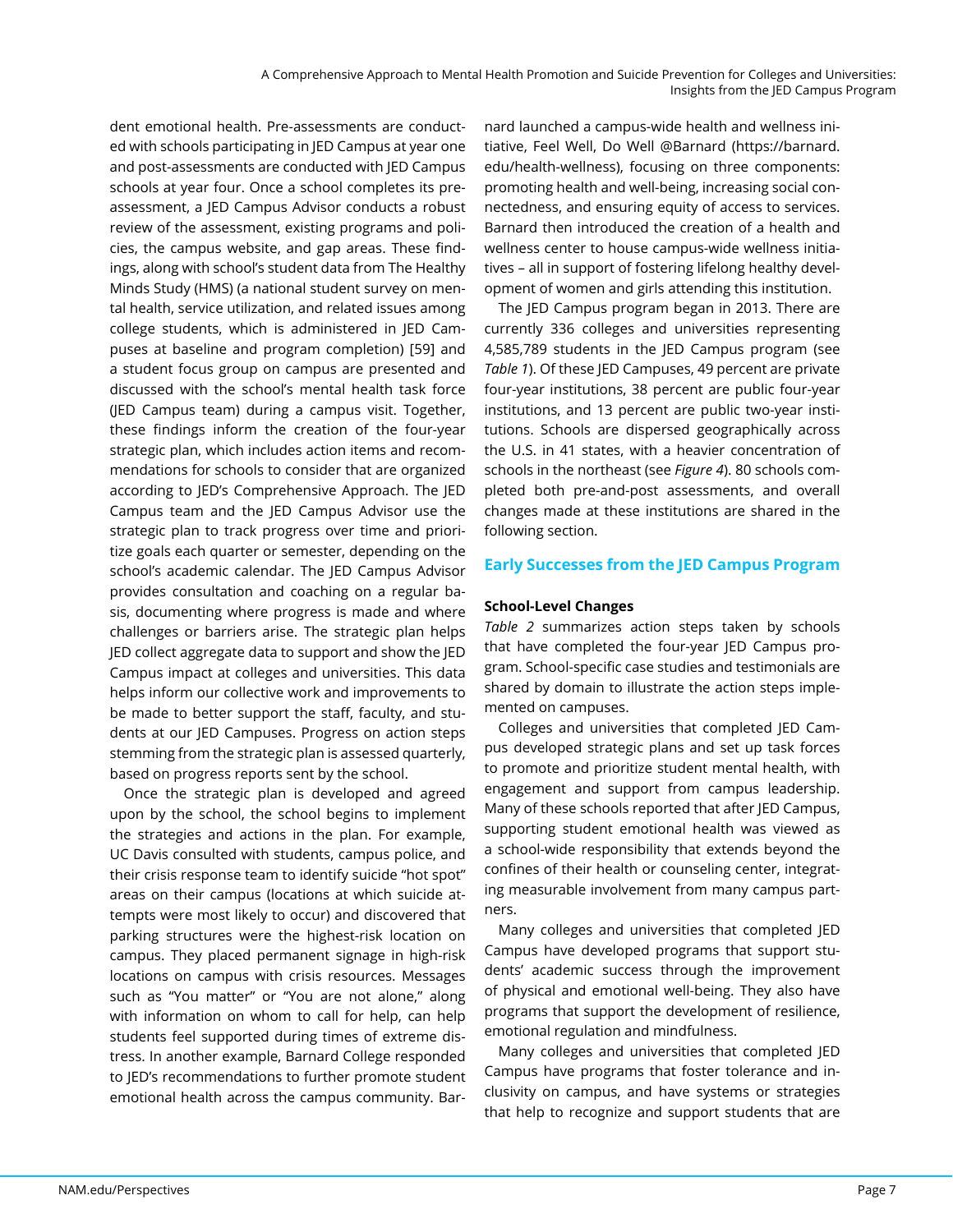|       | <b>Number of</b><br><b>New Schools</b> | <b>Number of</b><br><b>New Students</b> | % Public<br>4-Year | % Private<br>4-Year | % Public<br>2-Year |
|-------|----------------------------------------|-----------------------------------------|--------------------|---------------------|--------------------|
| 2013  | 16                                     | 213,549                                 | 19%                | 63%                 | 19%                |
| 2014  | 55                                     | 893,111                                 | 40%                | 53%                 | 7%                 |
| 2015  | 36                                     | 555,222                                 | 25%                | 67%                 | 8%                 |
| 2016  | 51                                     | 493,585                                 | 57%                | 35%                 | 8%                 |
| 2017  | 29                                     | 355,719                                 | 28%                | 62%                 | 10%                |
| 2018  | 32                                     | 329,808                                 | 38%                | 44%                 | 19%                |
| 2019  | 45                                     | 716,930                                 | 40%                | 42%                 | 18%                |
| 2020  | 43                                     | 634,051                                 | 44%                | 40%                 | 16%                |
| 2021  | 29                                     | 393,823                                 | 3%                 | 83%                 | 14%                |
| Total | 336                                    | 4,585,798                               | 38% (average)      | 49% (average)       | 13% (average)      |

**TABLE 1 |** JED Campus Program Participation: 2013 - 2021 **SOURCE:** JED Membership Report, 2021

Count of JED Campuses by State and Region



**FIGURE 4 |** Geographical Map of JED Campuses - 2013 - 2021 **SOURCE:** JED Membership Analytics, 2021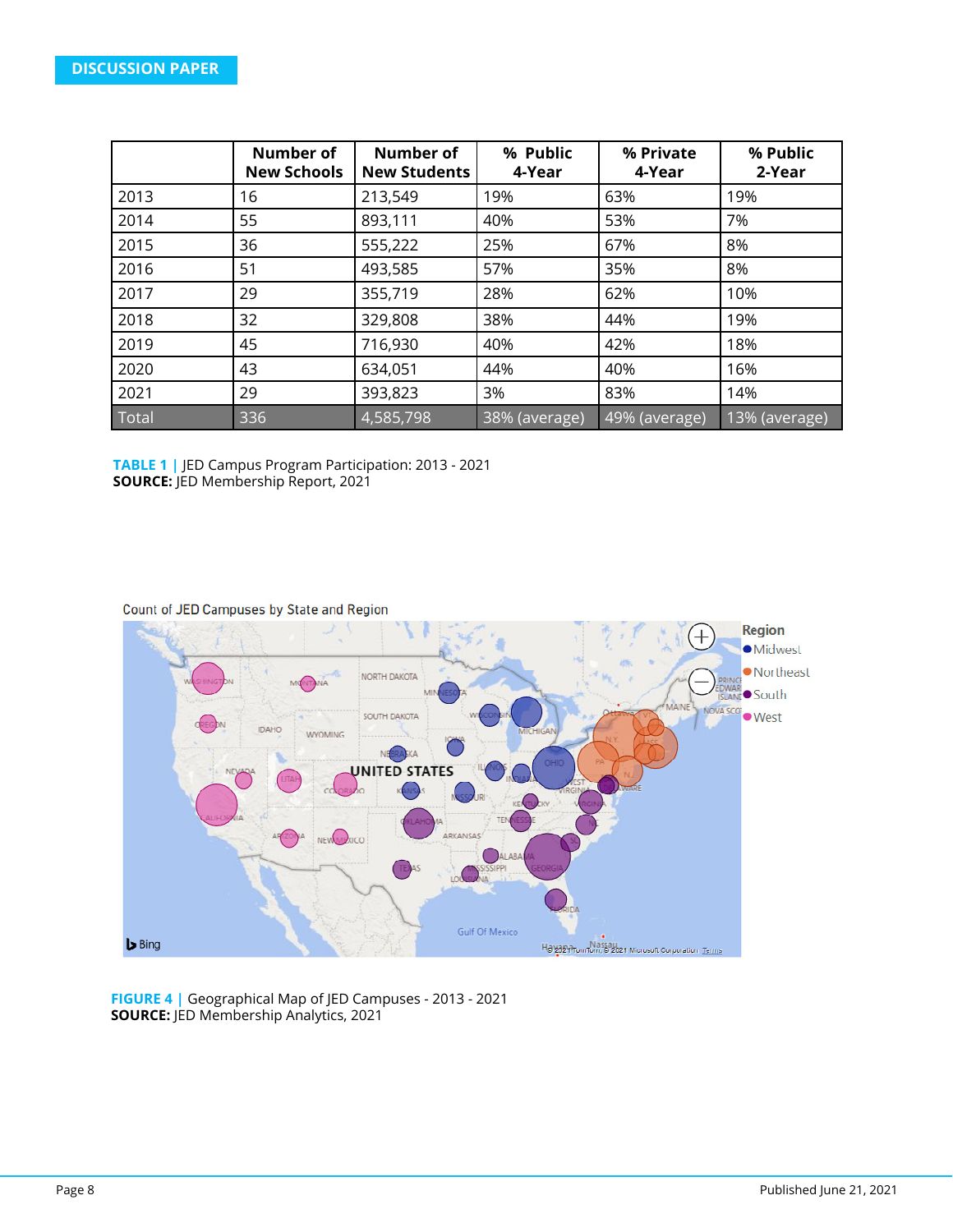|                                                                          | <b>JED Campus Action Step Recommendation</b>                                                                                                                                                                                      | <b>Percent of Schools</b><br><b>Completing this</b><br><b>Action Step</b><br>N=80 Schools |
|--------------------------------------------------------------------------|-----------------------------------------------------------------------------------------------------------------------------------------------------------------------------------------------------------------------------------|-------------------------------------------------------------------------------------------|
| Strategic<br>Planning and<br>Equitable<br>Implementa-<br>tion            | Emotional health is seen as a campus-wide issue with significant<br>involvement from multiple departments/stakeholders.                                                                                                           | 79%                                                                                       |
|                                                                          | School has a task force for student emotional health.                                                                                                                                                                             | 76%                                                                                       |
|                                                                          | This task force includes involvement from upper administration.                                                                                                                                                                   | 80%                                                                                       |
| Develop Life<br><b>Skills</b>                                            | School has campaigns or programs to educate students about the links<br>between good physical health, emotional health, and academic success.                                                                                     | 77%                                                                                       |
|                                                                          | School has programs that support identifying and regulating emotions,<br>mindfulness, and meditation.                                                                                                                             | 77%                                                                                       |
| Promote<br>Social Con-<br>nectedness                                     | School has programs/activities to promote tolerance and inclusiveness<br>on campus.                                                                                                                                               | 99%                                                                                       |
|                                                                          | School has resident advisor training and residence hall programming<br>focused on connecting to isolated students.                                                                                                                | 85%                                                                                       |
|                                                                          | Academic advisors are trained to ask about loneliness/isolation and<br>refer/consult when concerned.                                                                                                                              | 65%                                                                                       |
| Identifying<br>Students at<br><b>Risk</b>                                | Students are screened for depression, anxiety, and suicidal ideation by<br>health service clinicians at primary care visits.                                                                                                      | 84%                                                                                       |
|                                                                          | Students are screened for substance misuse by health service clinicians<br>at primary care visits.                                                                                                                                | 73%                                                                                       |
|                                                                          | School provides gatekeeper training programs for staff and faculty.                                                                                                                                                               | 96%                                                                                       |
| Increase<br>Help-Seeking<br>Behavior                                     | School has information available on school website to students about<br>mental health and substance misuse.                                                                                                                       | 88%                                                                                       |
|                                                                          | School has campaigns or programs that destigmatize mental health.                                                                                                                                                                 | 90%                                                                                       |
|                                                                          | School has campaigns or programs that inform students about campus<br>resources for mental health and emotional support.                                                                                                          | 85%                                                                                       |
| Promote<br><b>Mental Health</b><br>and Substance<br>Misuse Ser-<br>vices | Counseling center provides at least one service to accommodate<br>students' schedules (e.g., daily walk-in hours, extending time between<br>appointments to accommodate new students, increasing referrals during<br>busy times). | 100%                                                                                      |
|                                                                          | School has mental health services in place (through extended counseling<br>center hours or outside services) for after-hours/emergency situations.                                                                                | 100%                                                                                      |
|                                                                          | There is clear information on how to respond to a mental health<br>emergency displayed on counseling center webpage.                                                                                                              | 96%                                                                                       |
|                                                                          | School provides access to naloxone for students at high risk of opiate<br>overdose.                                                                                                                                               | 92%                                                                                       |
| <b>Follow Crisis</b><br>Management<br>Procedures                         | School has an "at-risk" or behavioral intervention team to address<br>students of concern.                                                                                                                                        | 97%                                                                                       |
|                                                                          | School has a postvention protocol, to address the aftermath of a student<br>death or other campus emergency.                                                                                                                      | 86%                                                                                       |
|                                                                          | School has a 24/7 crisis phone or text line available on campus.                                                                                                                                                                  | 99%                                                                                       |
| <b>Restrict Access</b><br>to Potentially<br>Lethal Means                 | School has conducted a campus environmental scan for potential access<br>to lethal means in the past 12 months.                                                                                                                   | 72%                                                                                       |
|                                                                          | Toxic substances found in laboratories are tracked, monitored, and<br>controlled.                                                                                                                                                 | 97%                                                                                       |
|                                                                          | School has prescription drug collection/return programs on campus.                                                                                                                                                                | 46%                                                                                       |

**TABLE 2 |** Action Steps that Schools Have Taken During JED Campus Participation **SOURCE:** JED Campus Strategic Plan, internal documentation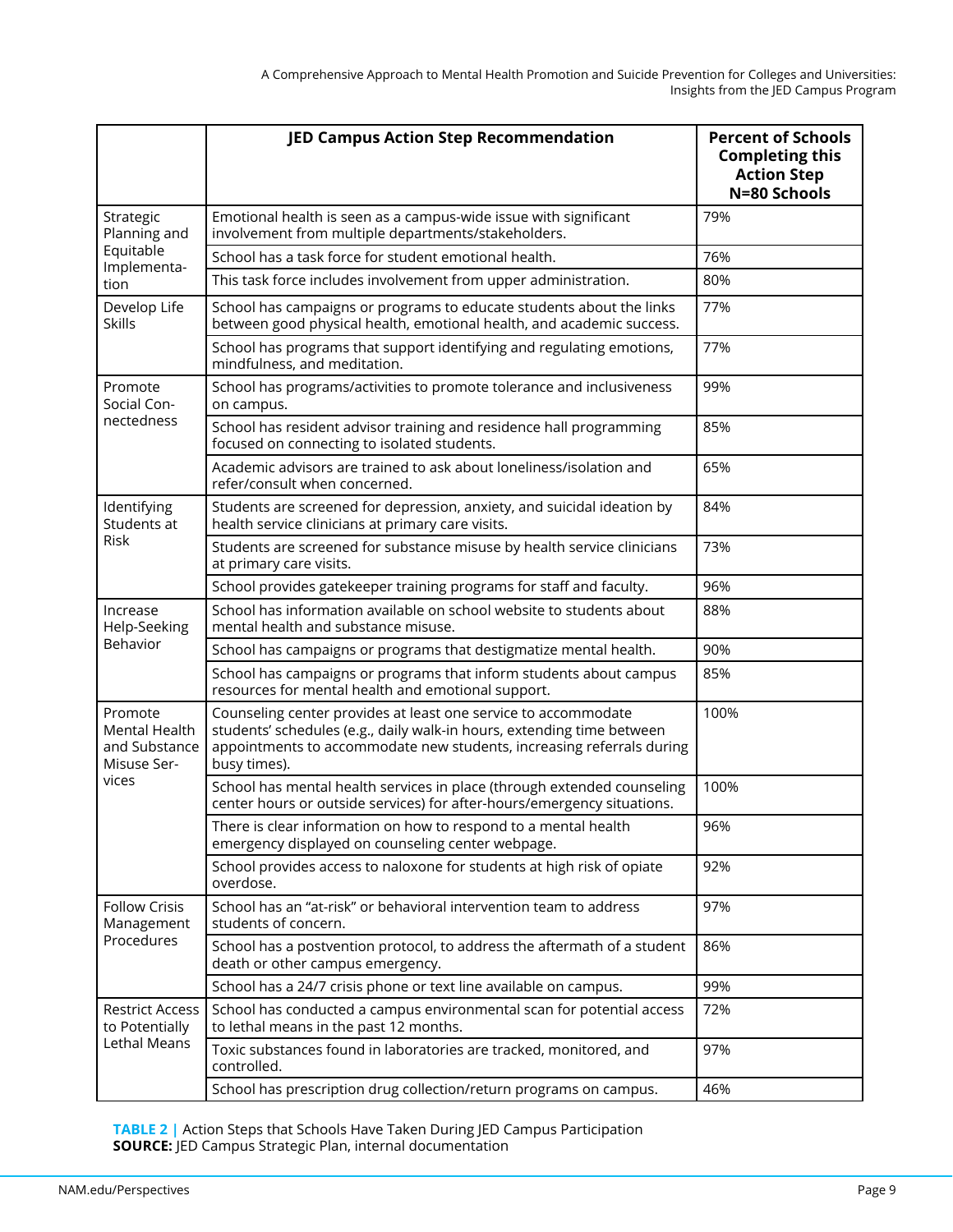**Box 1 | What a School Has Done to Support Student Emotional Health -** Wake Forest University

### **Strategic Planning**

"The JED Campus program's strategic planning process has been really helpful in providing direction and focus to our mental health promotion, substance abuse and suicide prevention efforts. JED's recommendations have helped us implement new programs that strengthen our student supports, including a Brief Alcohol Screening and Intervention of College Students (BASICS) multi-tiered approach to meet the needs of students with different levels of alcohol infractions." - Denisha Champion, PhD, Assistant Director, Programming and Prevention, Wake Forest University

disconnected, disengaged, lonely, or isolated from campus life, such as Resident Advisor training and residence hall programming. They were also likely to train Academic Advisors to check in with and support these students.

Many colleges and universities that completed JED Campus identified students at risk for mental health challenges and suicide by implementing standardized mental health and substance misuse screenings by clinicians at health services during students' primary care visits. Schools made screening tools available to students by publishing them on counseling center webpages to allow students to identify their symptoms and reach out for help if needed. Schools offered gatekeeper training programs that trained campus professionals to identify students who may be at risk for suicide and refer these students to counseling services.

Many colleges and universities that completed JED Campus provided information for students on how to get help for substance misuse and mental health challenges on their school webpage. They were also more likely to implement campaigns on campus to destigmatize and reduce any negative associations with

mental health problems and advise students about various campus resources for emotional support.

All colleges and universities that completed JED Campus employed at least one specific strategy to accommodate new students requesting care at counseling centers to limit wait times that typically occur between when the appointment is requested and when the appointment is scheduled. These strategies include accommodating daily walk-in hours, extending time between appointments to open up space for new students, and increasing referrals during busy times. This flexibility is important given the high demand for counseling services on college campuses. These schools also provided clear directions on ways to respond to mental health emergencies available on counseling center webpages, and improved staff to student ratios. Schools had more access to naloxone, which is a medicine that is used to reverse the effects of an opioid overdose.

Colleges and universities that completed JED Campus implemented a 24/7 crisis hotline for students to access in an emergency and implemented a postvention protocol. Schools also ensured behavioral inter-

# **Box 2 | What a School Has Done to Support Student Emotional Health - University** of Notre Dame

### **Develop Life Skills**

The Notre Dame Alumni Association worked with the 2017 Senior Class Council, to design a life skills event, Life Beyond the ND Bubble (http://bubble.nd.edu/), to support graduating seniors' transition into the 'real world'. The 2021 virtual event covered topics such as searching for an apartment, establishing a budget, selecting an insurance plan, and financially preparing for retirement.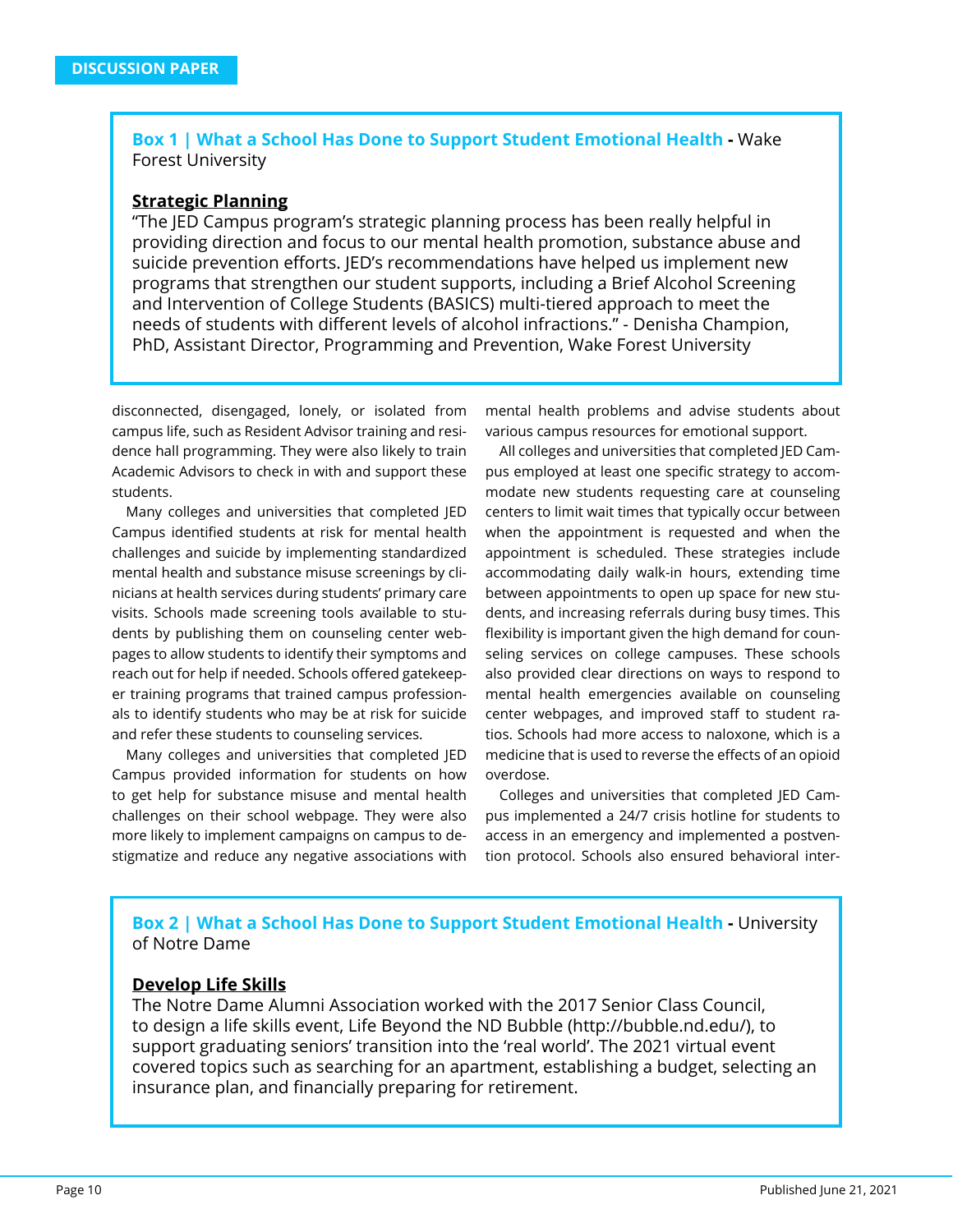**Box 3 | What a School Has Done to Support Student Emotional Health -** Cornell University

# **Promote Social Connectedness**

Cornell Minds Matter, a student mental health advocacy group, provides weekly Feel Good Friday sessions, Dining with Diverse Minds events, off-campus social activities, and Random Acts of Kindness work to bring people together to connect and talk about student mental health. Student Assembly Lift Your Spirits Event to raise awareness of student mental health concerns, to destigmatize help-seeking, and encourage healthy self-care behaviors. Through the Social Belonging Project, Cornell is participating in a multi-campus research study on a brief intervention to enhance a sense of social belonging for incoming students. Cornell Outdoor Education provides recreational activities, outdoor experiences, and team-building opportunities to promote connectedness and social belonging.

# **Box 4 | What a School Has Done to Support Student Emotional Health** - Fort Hays State University

# **Identifying Students at Risk**

"We created, implemented, or modified institutional policies and practices to improve the university's environment and enhance our mental health and student adjustment services. For instance, the committee looked for ways to identify risks and begin dealing with them early. The health form that incoming students complete for the Campus Health Center now includes questions about mental health and alcohol and drug histories. Students who self-identify as having mild or moderate mental health issues get an email outlining services available on campus, and campus care providers follow that up by helping students develop self-care plans." - Dr. Tisa Mason, Fort Hays State University President

# **Box 5 | What a School Has Done to Support Student Emotional Health** - University of Minnesota

# **Provide Mental Health Services**

"As a result of our partnership with the JED Campus program, every department across campus has a designated mental health liaison who provides students with easier access to support in places on campus where they feel most comfortable. Additionally, students who present to the counseling enter are now seen within 24- 48 hours in order to quickly service students who present with urgent concerns." - Michelle Trotter-Mathison, PhD, Assistant Director of Mental Health, Boynton Health, University of Minnesota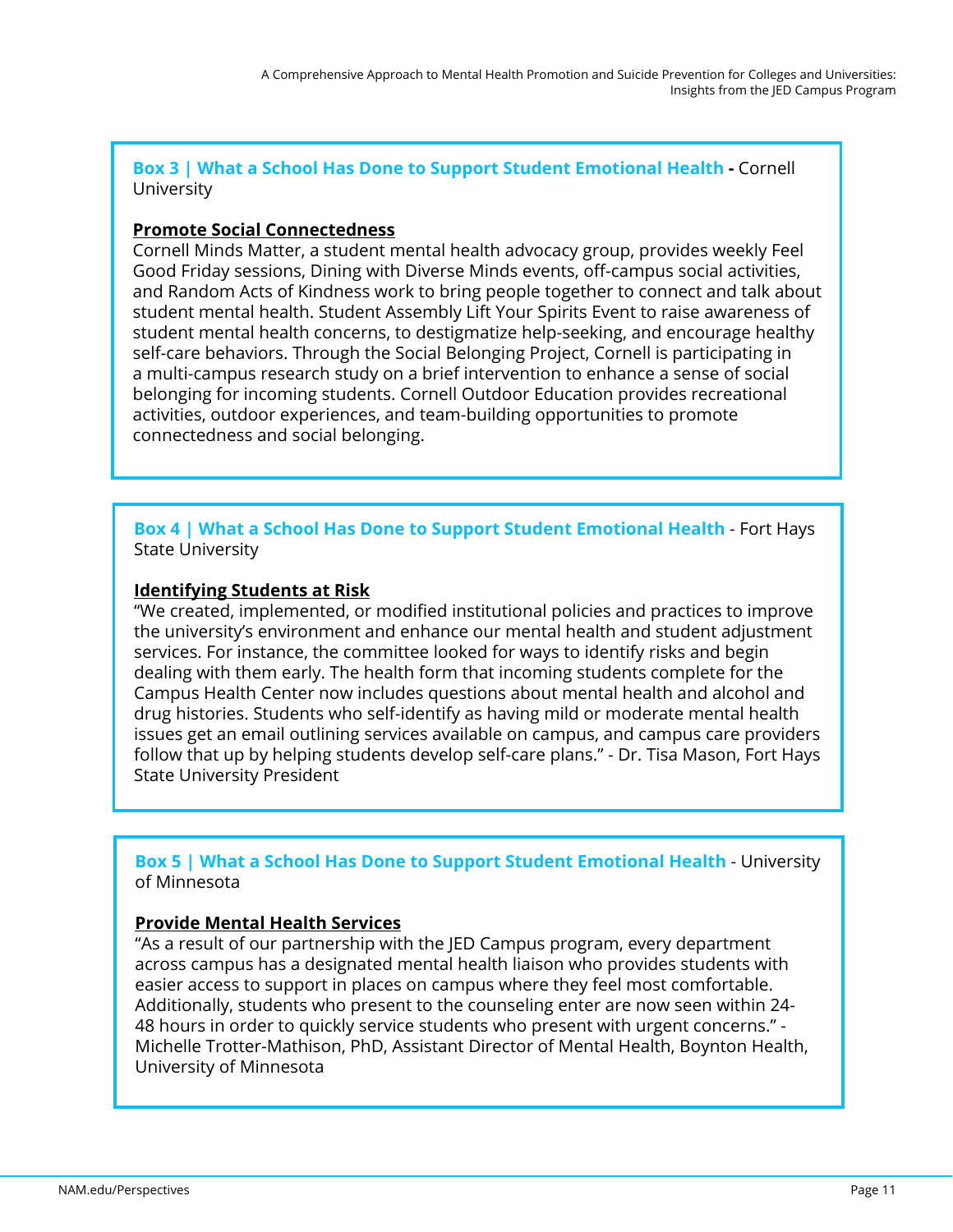vention teams were collecting and responding to reports of student concern.

Many colleges and universities that completed JED Campus conducted campus environmental scans annually to locate and mitigate potential access to deadly means. Schools set up safe prescription medication disposals on campus through medication collection and return programs. In addition, many schools tracked, monitored, and controlled toxic substances in school laboratories. These are critical steps given the efficacy of means restriction activities on reducing suicides.

Early findings on student-level attitudes and behaviors from the Healthy Minds Study show great promise. Upon JED Campus completion, a greater percentage of students are reaching out for mental health support to campus professionals (including counseling staff and health center staff) and informal supports, such as family and friends. More students are aware of campus-wide mental health awareness efforts and are participating in gatekeeper training programs to better identify and support students who may be at risk for mental health challenges. There is also less reported stigma associated with having a mental illness.

### **Summary and Priority Action Areas for Colleges and Universities Based on JED's Comprehensive Approach**

Colleges and universities that completed participation in JED Campus with the goal of implementing JED's Comprehensive Approach made notable advances in multiple action steps that develop students' life skills, promote social connectedness, help identify students at risk for suicide, promote help-seeking behaviors, provide mental health and substance misuse services, follow crisis management procedures, and restrict access to lethal means.

Based on our review of the literature and work with the Comprehensive Approach through JED Campus

**Box 6 | What a School Has Done to Support Student Emotional Health** - Virginia Commonwealth University

### **Promote Help-Seeking Behavior, Develop Life Skills**

The following syllabus statement on wellness is recommended for use by faculty. (Shared via email by VCU Director of Wellness Resource Center)

*"At VCU, we acknowledge that you juggle many roles, including being a student. While your academics are a top priority, we know that sometimes finding balance among all the roles you have can be a challenge, especially when dealing with unexpected life events like illness or the loss of a loved one.*

*Please take care of yourself. The best time to practice self-care and manage stress is when you aren't overwhelmed or in distress. You can visit thewell.vcu.edu to learn more about ways to practice self-care or find upcoming programs you can attend.*

*Please take care of each other. If you are concerned about one of your classmates, please share that concern with me so that we can connect that student to additional support.* 

*Please ask for help from me, [insert program specific sports here], or from one of the many resources here to help. Being proactive about help-seeking can make sure that you receive the support that you need before your academics are negatively impacted.*

*There are many resources at VCU and in the surrounding community available to assist you with non-academic concerns that you might have, so that you can be successful academically. Visit jed.vcu.edu/resources to learn more about how and when to access these resources."*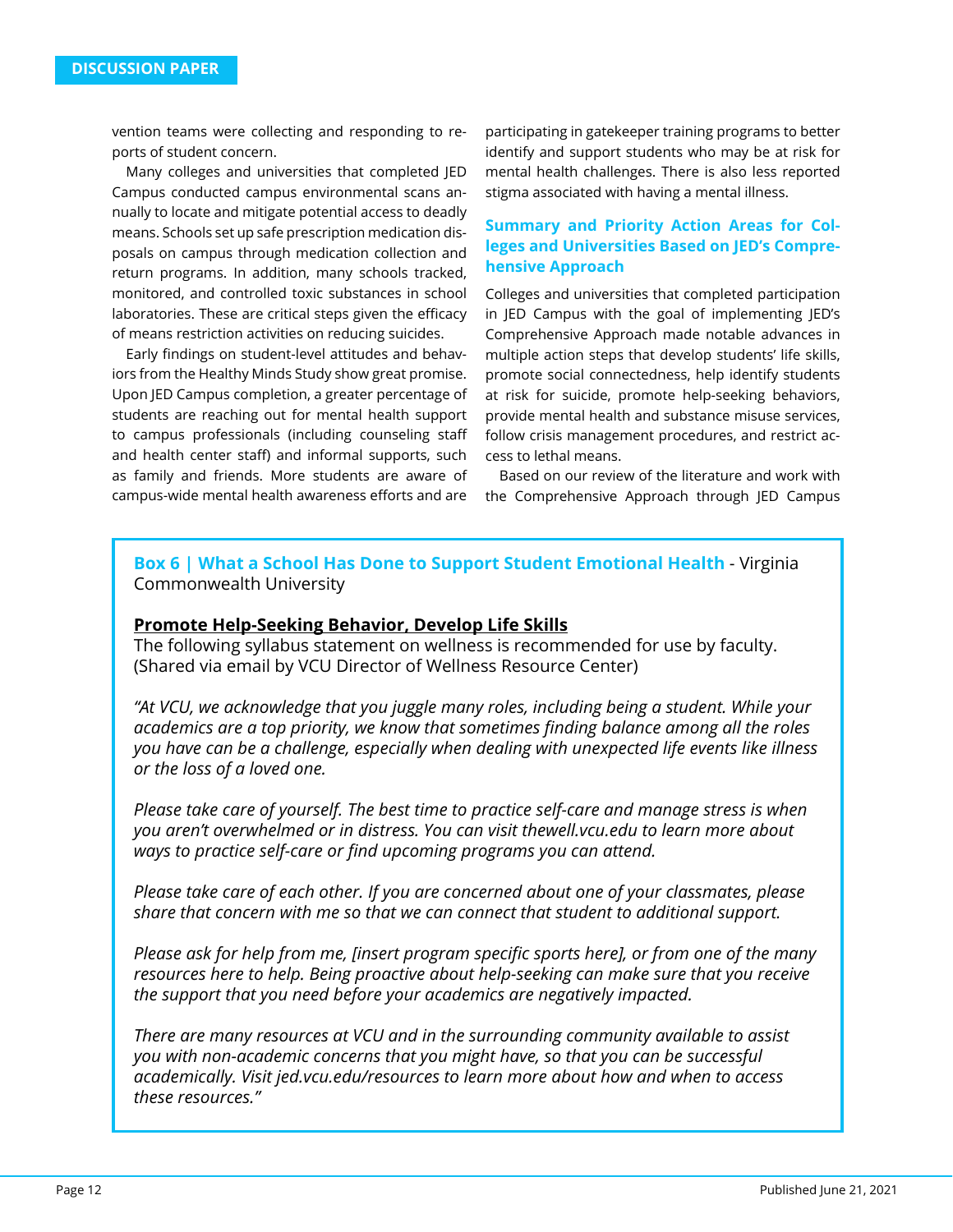# **Box 7 | What a School Has Done to Support Student Emotional Health** - University of Puget Sound

# **Provide Substance Misuse Services**

"Campus discussions resulting from our participation in the JED Campus program led to expanding naloxone accessibility beyond our health services. Our campus security and our residential life professional staff now have access and are trained to administer naloxone in the event a student is experiencing an opioid overdose." - Donn Marshall, PhD, Director of Counseling, Health and Wellness Services, University of Puget Sound

**Box 8 | What a School Has Done to Support Student Emotional Health** - Pitzer College

# **Provide Crisis Management Services**

"We appreciated the full process and are in a much more prepared space to support our campus community with mental health resources, awareness and prevention than before we became a certified JED Campus. The JED process allowed myself and other colleagues to stay on top of best practices in the field and utilize the JED seal of approval for creating justification for re-structuring our Case Management and behavioral intervention teams, demonstrating how best to handle crisis, hospitalization and other multifaceted challenges in a clear and comprehensive manner." ~Gabriella Tempestoso, Associate Dean/Director of Academic Support Services, Pitzer College

# **Box 9 | Making a Difference in a Student's Life: Lake Washington Institute of Technology**

# **Provide Crisis Management Services**

"A student was walking in our parking lot feeling overwhelmed and contemplating suicide by walking into oncoming traffic in front of the college. Then she noticed a sign near her that read, "You Matter, and You Are Not Alone." She called the number on the sign for our campus public safety office and our security officer immediately went to her location and escorted her to our student development office where the director and I met with her. We decided to call 911 for police assessment and transport to a local hospital; all of whom responded promptly. I believe this sign saved this student's life. During the incident, while police were on campus assessing the situation, another student became very nervous about their presence and was fearful it meant we had an active shooter on campus. The staff member she was with helped to calm her down and explain our emergency protocols. The student noticed the staff member's Mental Health First Aid (MHFA) certificate on the wall and asked if she was trained to help people in crisis. The staff member said yes and the student asked more about MHFA. The student said she could tell the staff member was trained and it was "reassuring and calming" to know that the college provides this training to staff as "it shows." The student was inspired and wants to do the training as well." ~Ruby Hayden, Vice President of Student Services, Lake Washington Institute of Technology Services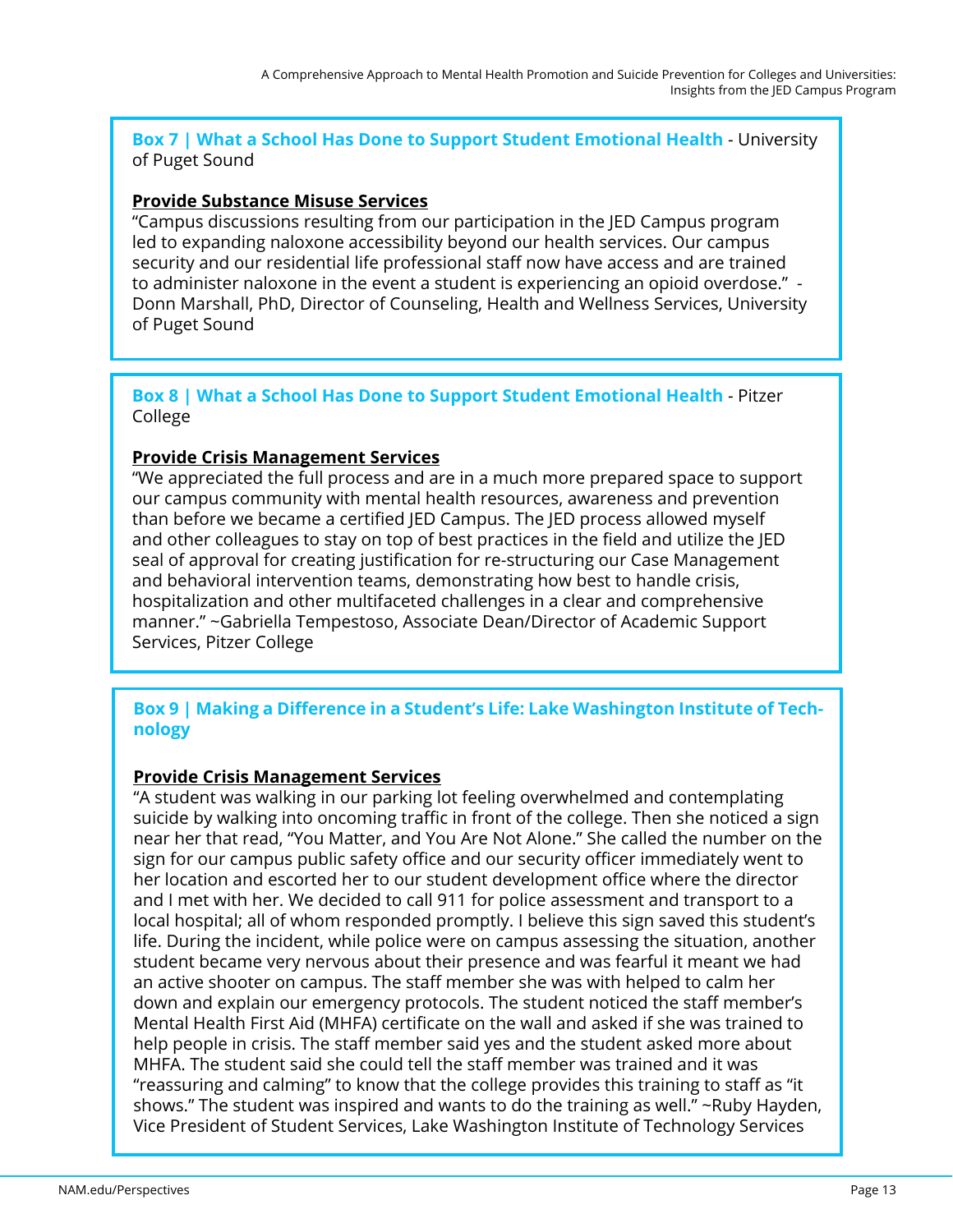thus far, the authors of this manuscript offer the following priority action areas to colleges and universities on approaching and addressing the topic of mental health promotion and suicide prevention among their campus community to establish systematic change.

### **What Colleges and Universities Can Do to Support Student Emotional Health**

#### *Strategic Planning and Equitable Implementation*

- Create and implement a strategic plan for supporting student emotional health consistent with the Guide to Mental Health Action Planning (http://www.jedfoundation.org/wp-content/uploads/2016/07/campus-mental-health-actionplanning-jed-guide.pdf).
- Form an interdisciplinary task force or committee for mental health, sponsored by school leadership. This task force should represent multiple campus offices with leadership representation, such as the president or provost.
- Strategically communicate a shared responsibility for student emotional well-being, that targets faculty, staff, families, and students, and that explicitly include commitments to support a diverse student population.

#### *Develop Life Skills*

- Offer or enhance life skill programming through a variety of social and emotional learning programs, fundamental life skills programs, and programs aimed at promoting a supportive campus environment, addressing hazing, sexual harassment and relationship violence, social justice and advocacy, diversity, equity, and inclusion among other topics.
- Offer or enhance comprehensive programs on the impact of lifestyle choices on wellness (e.g., the importance of getting adequate sleep, ample exercise, proper nutrition).
- Implement campaigns or programs to educate the campus community about the benefits of caring for one's physical and emotional health, and its ties to academic success.
- Conduct an audit of existing life skills programs on campus to coordinate these programs across various departments and reduce redundancies, if they exist.
- Conduct regular data collection on the reach and impact of this programming.

#### *Promote Social Connectedness*

- Ensure there are ample opportunities on campus to help students connect to the campus community and to communities that share their identity. Such offerings can include student government, cultural clubs, athletics, and fraternity and sorority life.
- Establish defined spaces or areas in student unions or other public campus locations for student groups to convene. Expand this to virtual spaces given the current distance learning environment.
- Develop peer mentoring programs that allow upper-level students to mentor first-year students.
- Develop proactive measures to help identify students that are disconnected or isolated from campus life and ensure that programs promote inclusion and belongingness of these students on campus.

### *Identify Students at Risk*

- Request new incoming students to share a comprehensive medical history form that includes care received for mental health and substance misuse.
- Reach out to new incoming students and their families with mental health or substance use histories about services and resources available on campus prior to the students' arrival.
- Implement standardized mental health and substance misuse screenings by primary care clinicians at health care visits. For schools without health services, develop robust referral systems with community providers, hospitals, and emergency services to facilitate effective partnership and ensure continuity of care.
- Offer or expand school's gatekeeper training program for campus professionals (including faculty and staff members) in order to better identify, consult, and refer students who may be struggling with their mental health or substancerelated issues.
- Train students through peer identification programs to recognize, check in on, and support their peers in seeking support for their mental health or substance-related issues.
- Develop or refine a protocol for reporting students of concern.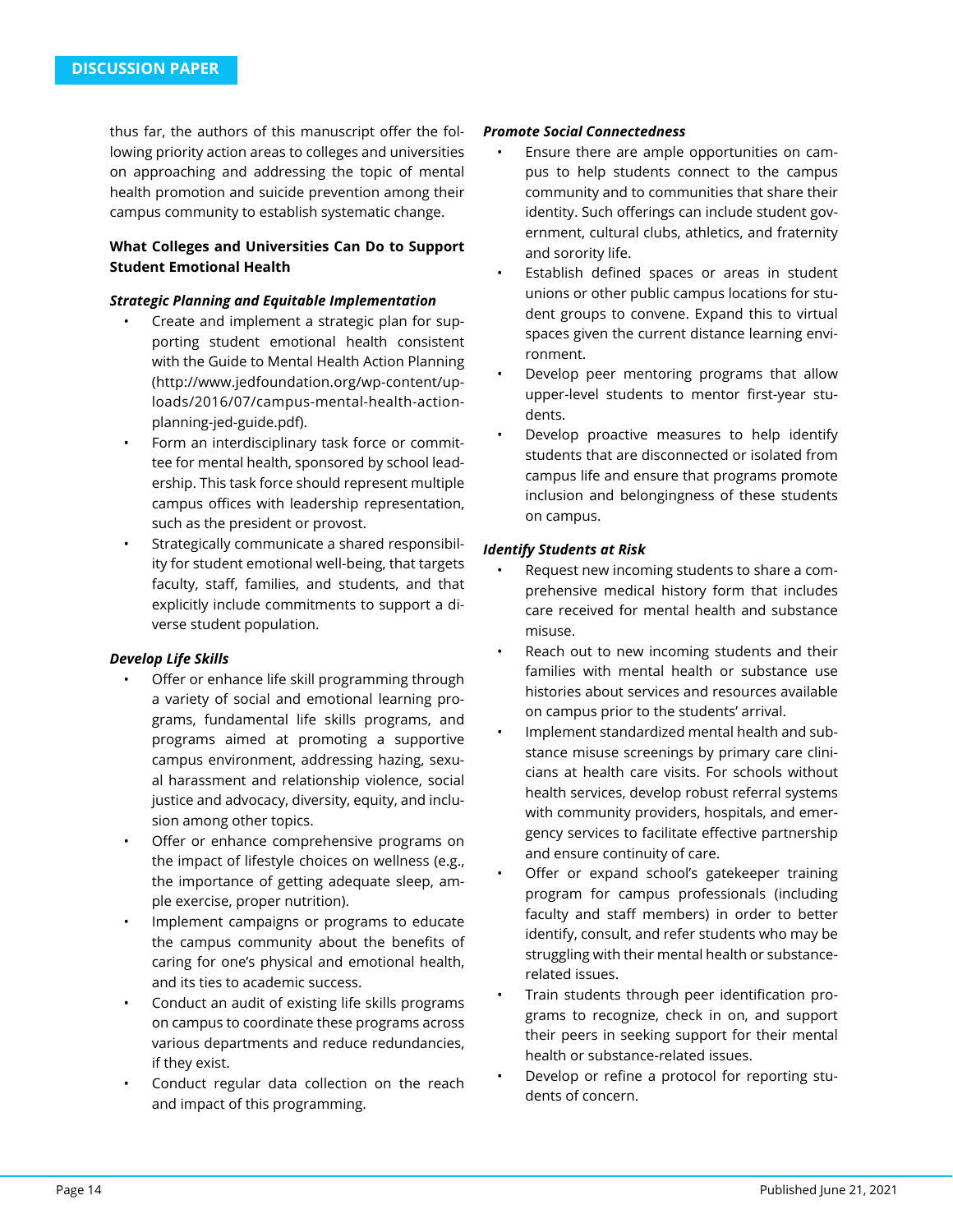### *Promote Help-Seeking Behavior*

- Ensure that students can easily find and access school counseling and health center websites.
- Implement campaigns or programs that are culturally inclusive and designed with input from students to encourage help-seeking by addressing the stigma associated with mental health and substance misuse problems on campus.
- Develop or enhance peer support programs overseen by the counseling center.

#### *Provide Mental Health and Substance Misuse Services*

- Provide counseling services that are flexible and easy for students to access, with short wait times and prioritization of the most urgent issues. This includes responsiveness to student needs that reflect best practices in digital mental health services.
- Ensure that the diversity of the school's counseling staff reflects the diversity of the student body.
- Provide resources to manage after-hours care and emergency situations.
- Develop Memoranda of Understanding (MOUs) with community agencies and hospitals most used by students to ensure coordination of care and follow-up.
- Facilitate access to adequate and comprehensive health insurance coverage.
- Have a written medical leave of absence and return from leave policy that have parity between mental health and physical health.
- Develop or refine a "medical amnesty" policy in which students who request emergency care due to intoxication or overdose will have limited or no disciplinary consequences.
- Develop or refine policies and protocols that ensure safe and effective prescription of opiates, tranquilizers and stimulants by including federal guidelines and expectations for prescribers/clinicians and students around medication management.
- Provide emergency naloxone to first responders and those at risk for overdose (as permitted by local law).
- Establish or expand campus support groups and recovery communities designed to house students recovering from addiction.

#### *Follow Crisis Management Procedures*

- Develop or refine a postvention protocol to ensure an appropriate institutional response to a campus emergency, such as a student suicide or death.
- Develop a behavioral intervention team to collect and respond to reports of students deemed high risk and in need of mental health intervention.
- Ensure that students have clear instructions on how to report or get help for any emergency during daytime and after-hours.
- Promote 24/7 crisis services (phone/text/chatline) through local or national suicide prevention platforms.
- Ensure continuity of care for at-risk students through a case management system.

### *Restrict Access to Potentially Lethal Means*

- Conduct a campus environmental scan of all facilities and spaces at least annually to identify and reduce access to means that might be dangerous or deadly to students.
- Implement a policy containing firearms on campus.
- Install break-away curtain and closet rods in residence halls that release when excessive load is applied to the rod.
- Control, track, and monitor toxic substances found in university laboratories.
- Implement safe medication disposal through campus drug collection and return programs.

#### **Challenges and Future Directions**

Implementing and executing a program of this breadth on college campuses does come with certain challenges. A four-year program allows for ample time to plan for, implement, and achieve many of the action steps set forth by JED Campus, but leadership shifts and staff turnover naturally occurs, which can create delays in program implementation and completion. Having a dedicated Campus Advisor helps schools stay on task and update strategic plans. Additionally, JED is developing shorter duration programs that may allow for more schools to engage and participate in more customized approaches. These programs would cost less and thus allow for a wider range of institutions to benefit from JED's recommendations. While JED's Comprehensive Approach and early implementation of JED Campus was originally applied to a greater represen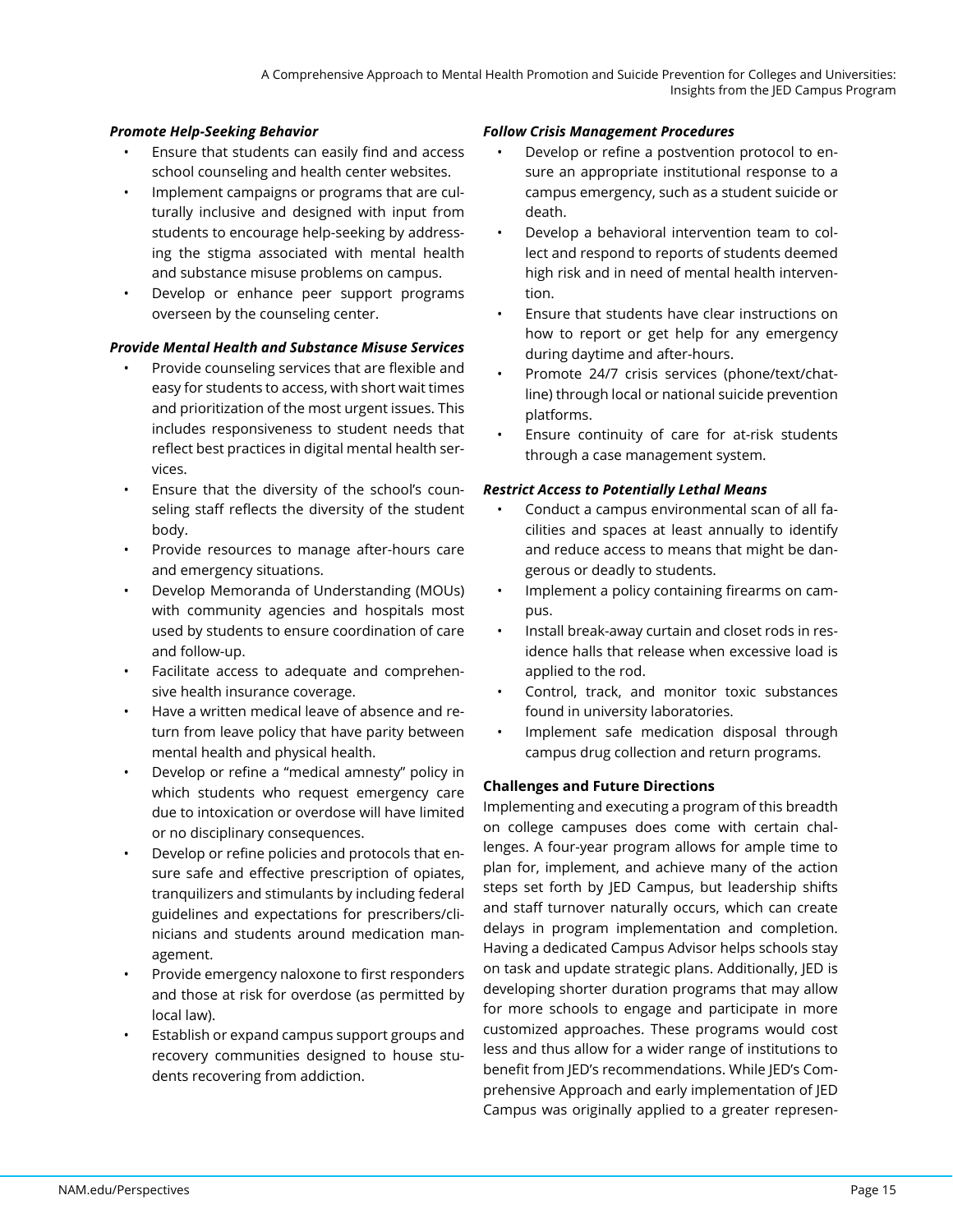tation of four-year public and private schools, there is a growing portion of community college and technical schools that are now participating. We are still learning the impact of the approach and program among these schools.

Another limitation is regarding the data collection process and evaluation design, which relies heavily on self-report measures. Relying on self-report to assess change from pre-to-post can be subject to social desirability biases [58]. However, though self-report is used in these analyses, we can corroborate these reports by checking with other internal assessment tools such as progress scores in action steps, call logs, and other notations resulting from conversations between the JED team and the school. Future studies will also consider a more well-rounded database including additional student-level data on their attitudes, awareness and behaviors around mental health collected in a pre-post phase, and annual student incident data (e.g., suicides, hospitalizations, and counseling service use) reported by the school. These student data sets will allow us to analyze the impact of systems-level change on student and school outcomes.

### **Summary and Significance**

These findings show significant and promising advances made by colleges and universities that participate in a multi-year intervention in which JED's Comprehensive Approach is implemented through a strategic plan, an interdisciplinary leadership team to oversee the effort, and ongoing expert advising. When mental health is seen as a shared responsibility of the entire campus community, more campus staff members can play a role in safety, health promotion, early identification,

treatment, and response. While future work will look at a higher number of schools, more student-level data, suicide and incident level data, and the impact of JED's Comprehensive Approach on non-traditional college campuses, we can already see that such a comprehensive approach to mental health and suicide prevention in a campus setting can result in significant improvements in a school's ability to protect its students.

Given the changes on college campuses and student experiences because of COVID-19, schools will need time to recover financially and return to a more stable state to continue supporting students both virtually and in person. More research will be needed to understand the impact of COVID-19 on the state of student mental health as conditions are rapidly changing and college staff are responding to student needs in real time.

Given the strong evidence-based support underlying JED's Comprehensive Approach and the endorsement of this approach among several national and government suicide prevention organizations and entities, these data represent a critical step in ensuring that schools are providing essential emotional safety nets for their students. Colleges and universities are wellpositioned to serve as important communities that can play a key role in protecting the mental health of our nation's young people.

#### **References**

1. Curtin, S. C. 2020. State suicide rates among adolescents and young adults aged 10-24: United States. 2000-2018. *National Vital Statistics Reports,*  69(11). Available at: https://www.cdc.gov/nchs/ data/nvsr/nvsr69/NVSR-69-11-508.pdf (accessed

# **Box 10 | Making a Difference in a Student's Life** - University of Nebraska-Lincoln

"Getting involved in suicide prevention as a college student is so important as we can directly help our peers that may be hopeless or struggling. I look at suicide prevention a little differently; I see it as a skill someone can learn. Through JED, REACH, and other suicide prevention programming, we can teach this skill to so many people. From there, we can build safer communities just by equipping people with the right knowledge to help one another. I am so grateful to be a part of the suicide prevention efforts at the University of Nebraska. Not only have I felt like I have helped others, I have grown so much as a person. Suicide prevention trainings can teach you compassion and communication skills that will stick with you for a lifetime." *- K.S., Senior*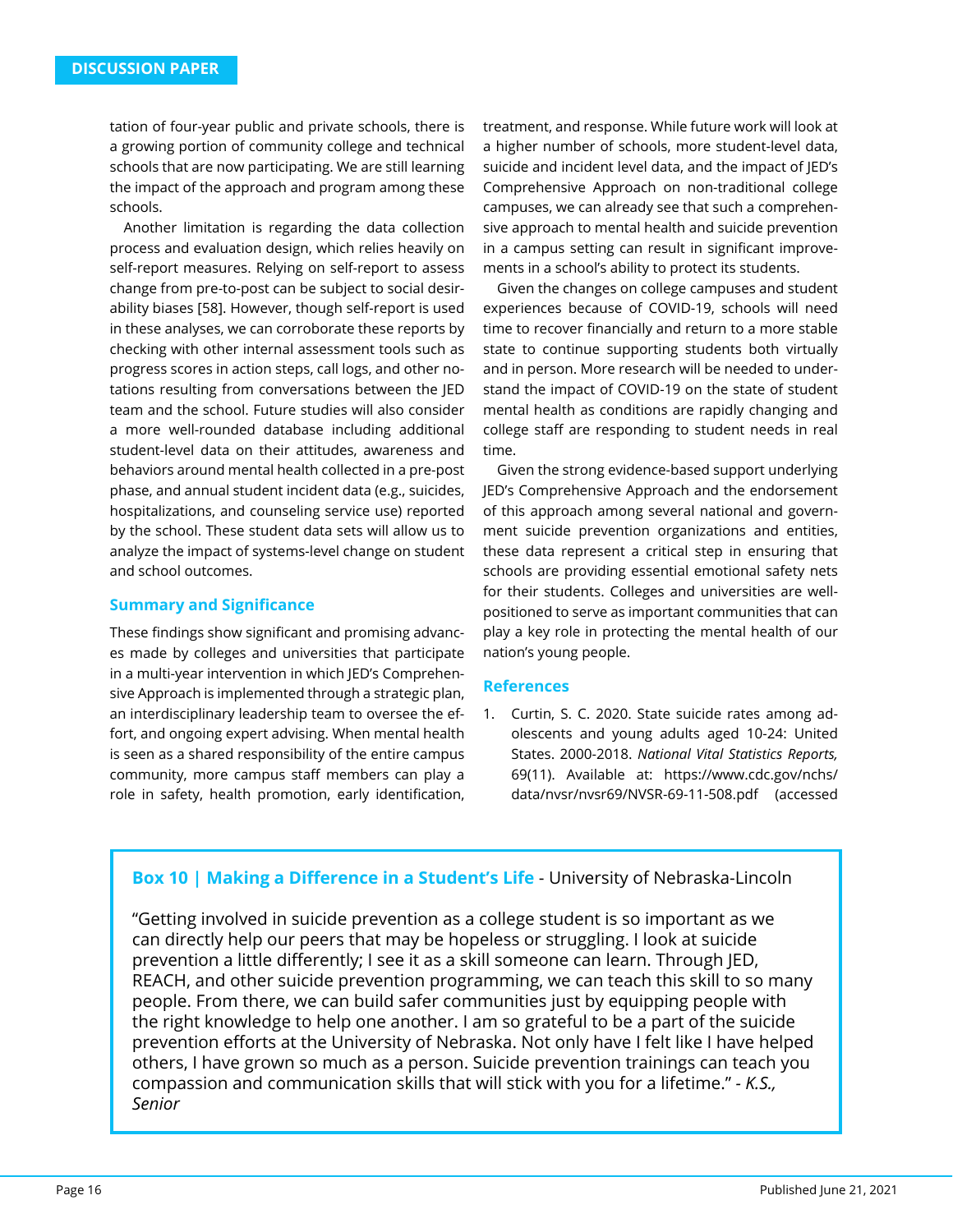April 26, 2021).

- 2. Twenge, J. M., T. E. Joiner, M. E. Duffy, A. B. Cooper, and S. G. Binau. 2019. Age, period and cohort trends in mood disorder indicators and suiciderelated outcomes in a nationally representative dataset, 2005-2017. *American Psychological Association* 128 (3):185-199. http://dx.doi.org/10.1037/ abn0000410.
- 3. Bitsko, R. H., J. R. Holbrook, G. M. Ghandour, S. J. Blumberg, S. N. Visser, R. Perou, and J. Walkup. 2018. Epidemiology and impact of healthcare provider diagnosed anxiety and depression among U.S. children. *Journal of Developmental and Behavioral Pediatrics* 39(5):395-403. https://doi.org/ 10.1097/DBP.0000000000000571.
- 4. National Institute of Mental Health (NIH). 2019. *Mental Illness.* Available at: https://www.nimh. nih.gov/health/statistics/mental-illness.shtml (accessed April 26, 2021).
- 5. Pedrelli, P., M. Nyer, A. Yeung, C. Zulauf, and T. Wilens. 2015. College students: Mental health problems and treatment considerations. *Academic Psychiatry* 39(5):503-511. https://doi.org/10.1007/ s40596-014-0205-9.
- 6. Kessler, R. C., G. P. Amminger, S. Aguilar-Gaxiola, J. Alonso, S. Lee, and T. B. Üstün. 2007. Age of onset of mental disorders: A review of the literature. *Current Opinions in Psychiatry* 20(4):359-364. https:// doi.org/10.1097/YCO.0b013e32816ebc8c.
- 7. National Center for Education Statistics. 2020. *Enrollment in elementary, secondary, and degree-granting postsecondary institutions, by level and control of institution: Selected years, 1869-70 through fall 2029.*  Available at: https://nces.ed.gov/programs/digest/ d19/tables/dt19\_105.30.asp (accessed April 26, 2021).
- 8. National Center for Education Statistics. 2020. *The Condition of Education: Undergraduate Enrollment.*  Available at: https://nces.ed.gov/programs/coe/indicator cha.asp (accessed April 26, 2021).
- 9. Espinosa, L. L., J. M. Turk, M. Taylor, and H. M. Chessman. 2019. *Race and Ethnicity in Higher Education: A Status Report.* Washington, DC: American Council on Education. Available at: https://www. equityinhighered.org/resources/report-downloads/race-and-ethnicity-in-higher-education-astatus-report/ (accessed April 26, 2021).
- 10. Eisenberg, D., and S. K. Lipson. 2019. *The Healthy Minds Study: 2019 Fall data report.* Available at: https://healthymindsnetwork.org/wp-content/up-

loads/2020/08/f2019 HMS national final.pdf (accessed April 26, 2021).

- 11. American College Health Association. 2019. *American College Health Association-National College Health Assessment II: Reference group executive summary spring 2019.* Silver Spring, MD: American College Health Association. Available at: https://www.acha.org/documents/ncha/NCHA-II\_SPRING\_2019\_US\_REFERENCE\_GROUP\_EXECU-TIVE\_SUMMARY.pdf (accessed April 26, 2021).
- 12. Chen, J. A., C. Stevens, S. H. M. Wong, and C. H. Liu. 2019. Psychiatric symptoms and diagnoses among U.S. college students: A Comparison by race and ethnicity. *Psychiatric Services* 70(6):442-449. https:// doi.org/10.1176/appi.ps.201800388.
- 13. Lipson, S. K., A. Kern, D. Eisenberg, and A. M. Breland-Noble. 2018. Mental health disparities among college students of color. *Journal of Adolescent Health* 63(3):348-356. https://doi. org/10.1016/j.jadohealth.2018.04.014.
- 14. American Psychiatric Association. 2017. *Mental health disparities: Diverse populations.* Available at: https://www.psychiatry.org/psychiatrists/culturalcompetency/education/mental-health-facts (accessed April 26, 2021).
- 15. Lipson, S. K., S. Abelson, P. Ceglarek, M. Phillips, and D. Eisenberg. 2019. Investing in student mental health: Opportunities and benefits for college leadership. *American Council on Education.* Available at: https://www.acenet.edu/Documents/ Investing-in-Student-Mental-Health.pdf (accessed April 26, 2021).
- 16. Basch, C. E. 2011. Healthier students are better learners: High-quality, strategically planned, and effectively coordinated school health programs must be a fundamental mission of schools to help close the achievement gap. *Journal of School Health* 81(10):650-662. https://doi.org/10.1111/j.1746- 1561.2011.00640.x.
- 17. Kessler, R. C., C. L. Foster, W. B. Saunders, and P. E. Stang. 1995. Social consequences of psychiatric disorders, I: Educational attainment. *American Journal of Psychiatry* 152(7):1026-1032. https://doi. org/10.1176/ajp.152.7.1026.
- 18. Trautmann, S., J. Rehm, and H-U Wittchen. 2016. The economic costs of mental disorders. *EMBO Reports* 17(9):1245-1249. https://doi.org/10.15252/ embr.201642951.
- 19. Center for Collegiate Mental Health. 2019. *2019*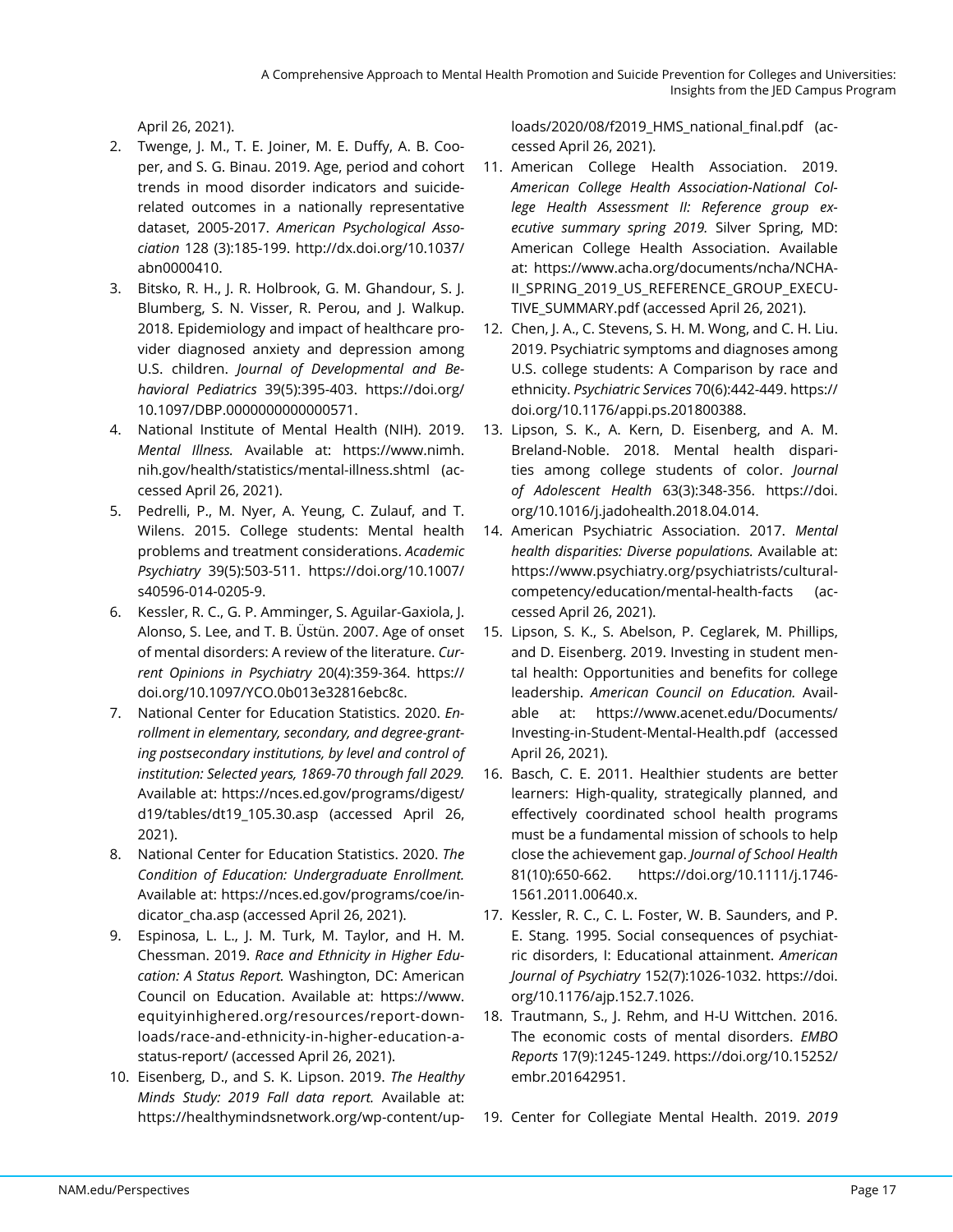*Annual Report (Publication No. STA 20-244).* Available at: https://ccmh.psu.edu/assets/docs/2019- CCMH-Annual-Report\_3.17.20.pdf (accessed April 26, 2021).

- 20. Pfefferbaum, B., and C. S. North. 2020. Mental Health and the COVID-19 Pandemic. *New England Journal of Medicine* 383:510-512. https://doi. org/10.1056/NEJMp2008017.
- 21. The Healthy Minds Network & American College Health Association. 2020. *The impact of COVID-19 on college student well-being.* Available at: https:// www.acha.org/documents/ncha/Healthy\_Minds\_ NCHA\_COVID\_Survey\_Report\_FINAL.pdf (accessed April 26, 2021).
- 22. Green, A. E., M. Price-Feeney, and S. H. Dorison. 2020. *Implications of COVID-19 for LGBTQ youth mental health and suicide prevention.* New York, New York: The Trevor Project. Available at: https://www.thetrevorproject.org/wp-content/ uploads/2020/04/Implications-of-COVID-19-for-LGBTQ-Youth-Mental-Health-and-Suicide-Prevention.pdf (accessed April 27, 2021).
- 23. Laidler, J. 2020. COVID's triple whammy for black students. *The Harvard Gazette,* October 28. Available at: https://news.harvard.edu/gazette/ story/2020/10/covid-carries-triple-risks-for-college-students-of-color/#:~:text=College%20students%20of%20color%20not,at%20a%20virtual%20Harvard%20forum (accessed April 27, 2021).
- 24. Anderson, G. 2020. Mental health needs rise with pandemic. *Inside Higher Ed,* September 11. Available at: https://www.insidehighered.com/ news/2020/09/11/students-great-need-mentalhealth-support-during-pandemic (accessed April 27, 2021).
- 25. Muscavage, N. 2020. Rutgers lays off mental health employees amid coronavirus pandemic. *Bridgewater Courier News,* July 25. Available at: https:// www.mycentraljersey.com/story/news/education/ college/rutgers/2020/07/25/rutgers-lays-off-mental-health-employees-amid-coronavirus-pandemic/5509408002/ (accessed April 27, 2021).
- 26. Chesin, M., A. Interian, A. Kline, C. Benjamin-Phillips, M. Latorre, and B. Stanley. 2016. Reviewing mindfulness-based interventions for suicidal behavior. *Archives of Suicide Research* 20(4):507-527. https://doi.org/10.1080/13811118.2016.1162244.
- 27. DeCou, C. R., K. A. Comtois, and S. J. Landes. 2019. Dialectical behavior therapy is effective for the treatment of suicidal behavior: A meta-

analysis. *Behavior Therapy* 50(1):60-72. https://doi. org/10.1016/j.beth.2018.03.009.

- 28. McCauley, E., M. S. Berk, J. R. Asarnow, M. Adrian, J. Cohen, K. Korslund, C. Avina, J. Hughes, M. Harned, R. Gallop, and M. M. Linehan. 2018. Efficacy of dialectical behavior therapy for adolescents at high risk for suicide: A randomized clinical trial. *JAMA Psychiatry* 75(8):777-785. https://doi.org/10.1001/ jamapsychiatry.2018.1109.
- 29. Harvard T. H. Chan School of Public Health. 2021. *Means Matter.* Available at: https://www.hsph.harvard.edu/means-matter/useful-links/bibliography/ (accessed April 27, 2021).
- 30. Suicide Prevention Resource Center. 2021. *Reduce Access to Means of Suicide.* Available at: https:// www.sprc.org/comprehensive-approach/reducemeans (accessed April 27, 2021).
- 31. Gunnell, D., D. Knipe, S-S. Chang, M. Pearson, F. Konradsen, W. J. Lee, and M. Eddleston. 2017. Prevention of suicide with regulations aimed at restricting access to highly hazardous pesticides: A systematic review of the international evidence. *Lancet Global Health* 5(10):e1026-1037. https://doi. org/10.1016/S2214-109X(17)30299-1.
- 32. Bennewith, O., M. Nowers, and D. Gunnell. 2007. Effects of barriers on the Clifton suspension bridge, England, on local patterns of suicide: Implications for prevention. *British Journal of Psychiatry* 190(3)266-267. https://doi.org/10.1192/bjp. bp.106.027136.
- 33. Reisch, T., and K. Michel. 2011. Securing a suicide hot spot: Effects of a safety net at the Bern Muenster Terrace. *Suicide and Life-Threatening Behavior* 35(4):460-467. https://doi.org/10.1521/ suli.2005.35.4.460.
- 34. Cox, G. R., C. Owens, J. Robinson, A. Nicholas, A. Lockley, M. Williamson, Y. T. D. Cheung, and J. Pirkis. 2013. Interventions to reduce suicides at suicide hotspots: A systematic review. *BMC Public Health* 13(214). https://doi.org/10.1186/1471- 2458-13-214.
- 35. Raifman, J., E. Larson, C. L. Barry, M. Siegel, M. Ulrich, A. Knopov, and S. Galea. 2020. State handgun purchase age minimums in the U.S. and adolescent suicide rates: Regression discontinuity and difference-in-differences analyses. *British Medical Journal* 370:2436. https://doi.org/10.1136/bmj. m2436.
- 36. Fazel, S., and B. Runeson. 2020. Suicide. *New Eng-*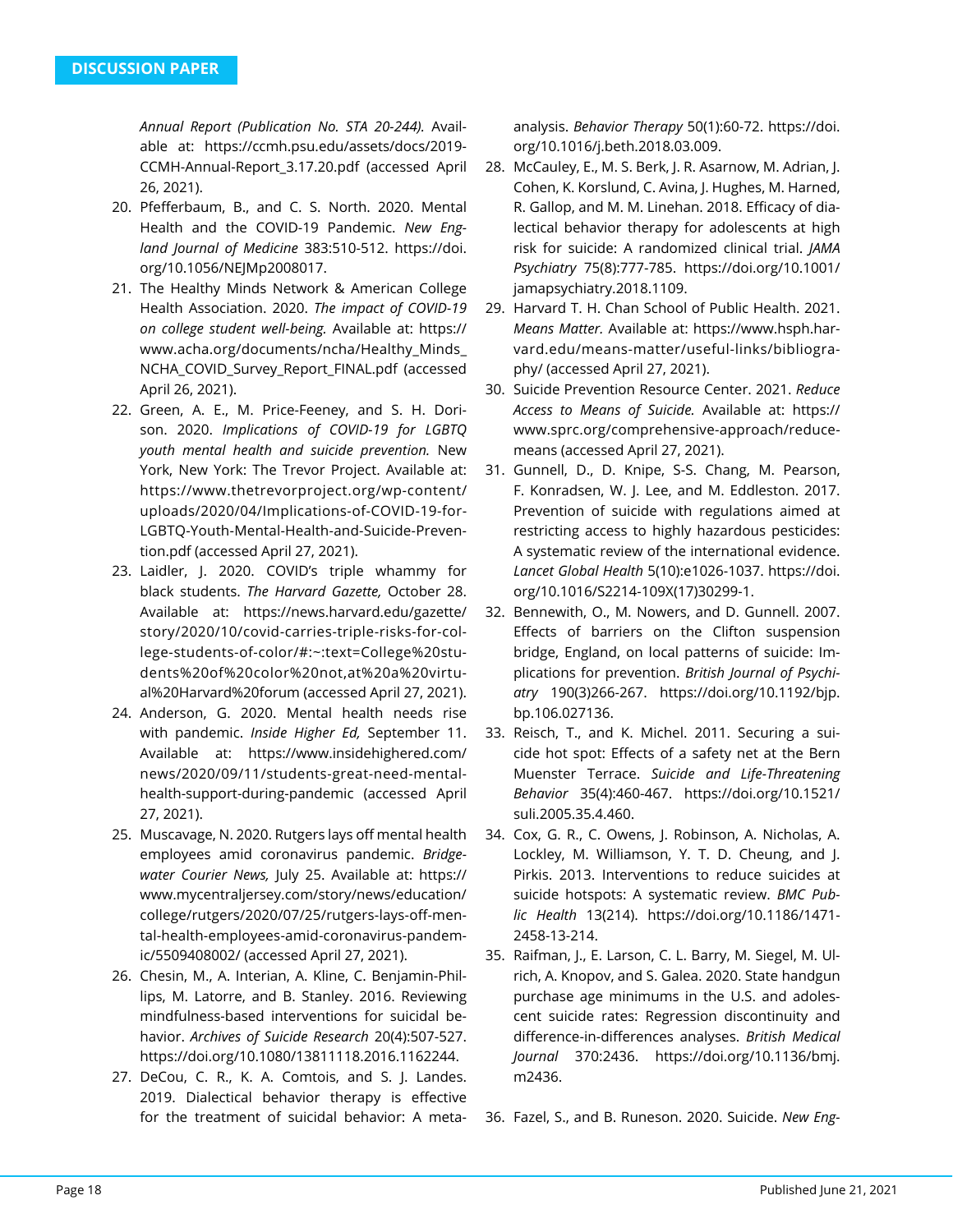*land Journal of Medicine* 382:266-274. https://doi. org/10.1056/NEJMra1902944.

- 37. Mann, J. J., A. Apter, J. Bertolote, A. Beautrais, D. Currier, A. Haas, U. Hegerl, J. Lonnqvist, K. Malone, A. Marusic, L. Mehlum, G. Patton, M. Phillips, W. Rutz, Z. Rihmer, A. Schmidtke, D. Shaffer, M. Silverman, Y. Takahashi, A. Varnik, D. Wasserman, P. Yip, and H. Hendin. 2005. Suicide prevention strategies: A systematic review. *JAMA* 294:2064-2074. https://doi.org/10.1001/jama.294.16.2064.
- 38. Suicide Prevention Resource Center (SPRC). 2018. *Choosing a suicide prevention gatekeeper training program: A comparison table.* Available at: https:// sprc.org/sites/default/files/resource-program/ GatekeeperMatrix6-21-18\_0.pdf (accessed April 27, 2021).
- 39. York, J., D. A. Lamis, L. Friedman, A. L. Berman, T. E. Joiner, J. L. Mcintosh, M. M. Silverman, L. Konick, P. M. Gutierrez, and J. Pearson. 2013. A systematic review process to evaluate suicide prevention programs: A sample case of community-based programs. *Journal of Community Psychology* 41(1):35- 51. https://doi.org/10.1002/jcop.21509.
- 40. Rallis, B. A., C. Esposito-Smythers, D. J. Disabato, R. S. Mehlenbeck, S. Kaplan, L. Geer, R. Adams, and B. Meehan. 2018. A brief gatekeeper suicide prevention training: Results of an open trial. *Journal of Clinical Psychology* 74(7):1106-1116. https://doi. org/10.1002/jclp.22590.
- 41. Coleman, D., N. Black, J. Ng, and E. Blumenthal. 2019. Kognito's avatar-based suicide prevention training for college students: Results of a randomized controlled trial and a naturalistic evaluation. *Suicide and Life-Threatening Behavior* 49(6):1735- 1745. https://doi.org/10.1111/sltb.12550.
- 42. Klimes-Dougan, B., D. A. Klingbeil, and S. J. Meller. 2013. The impact of universal suicide-prevention programs on the help-seeking attitudes and behaviors of youths. *Crisis* 34(2):82-97. https://doi. org/10.1027/0227-5910/a000178.
- 43. Knox, K. L., S. Pflanz, G. W. Talcott, R. L. Campise, J. E. Lavigne, A. Bajorska, X. Tu, and E. D. Caine. 2010. The U.S. Air Force suicide prevention program: Implications for public health policy. *American Journal of Public Health* 100(12):2457-2463. https://doi. org/10.2105/AJPH.2009.159871.
- 44. SPRC. 2020. *A Comprehensive Approach to Suicide Prevention.* Available at: https://www.sprc.org/effective-prevention/comprehensive-approach (accessed April 27, 2021).
- 45. Stone, D. M., K. M. Holland, B. Bartholow, A. E. Crosby, S. Davis, and N. Wilkins. 2017. Preventing Suicide: A technical package of policy, programs, and practices. *National Center for Injury Prevention and Control, Centers for Disease Control & Prevention.*  Available at: https://www.cdc.gov/violenceprevention/pdf/suicideTechnicalPackage.pdf (accessed April 27, 2021).
- 46. U.S. Department of Health and Human Services (HHS) Office of the Surgeon General and National Action Alliance for Suicide Prevention. 2012. *2012 National Strategy for Suicide Prevention: Goals and Objectives for Action.* Available at: https://www.hhs. gov/sites/default/files/national-strategy-for-suicide-prevention-overview.pdf (accessed April 27, 2021).
- 47. The Jed Foundation. 2018. *JED's Comprehensive Approach to Mental Health Promotion and Suicide Prevention.* Available at: https://www.jedfoundation.org/wp-content/uploads/2019/08/JED-Comprehensive-Approach\_FINAL\_Aug12.pdf (accessed April 27, 2021).
- 48. Knox, K. L., D. A. Litts, G. W. Talcott, J. C. Feig, and E. D. Caine. 2003. Risk of suicide and related adverse outcomes after exposure to a suicide prevention programme in the U.S. Air Force: cohort study. *BMJ* 327:1376. https://doi.org/10.1136/ bmj.327.7428.1376.
- 49. Schwartz, V. and D. Davar. 2018. A comprehensive model to promote mental health and address risk for suicide. In *Promoting Behavioral Health and Reducing Risk Among College Students,* edited by M. D. Cimini and E. N. Rivero. New York, NY. Available at: https://www.taylorfrancis.com/books/e/9781315175799/chapters/10.4324/9781315175799-9 (accessed April 27, 2021).
- 50. Organisation for Economic Co-operation and Development (OECD). n.d. *Social and Emotional Skills: Well-being, Connectedness and Success.* Available at: http://www.oecd.org/education/school/UPDAT-ED%20Social%20and%20Emotional%20Skills%20 -%20Well-being%20connectedness%20and%20 success.pdf%20(website).pdf (accessed April 27, 2021).
- 51. Calati, R., C. Ferrari, M. Brittner, O. Oasi, E. Olie, A. F. Carvalho and P. Cuartet. 2018. Suicidal thoughts and behaviors and social isolation: A narrative review of the literature. *Journal of Affective Disorders* 15(245):653-667. https://doi.org/10.1016/j.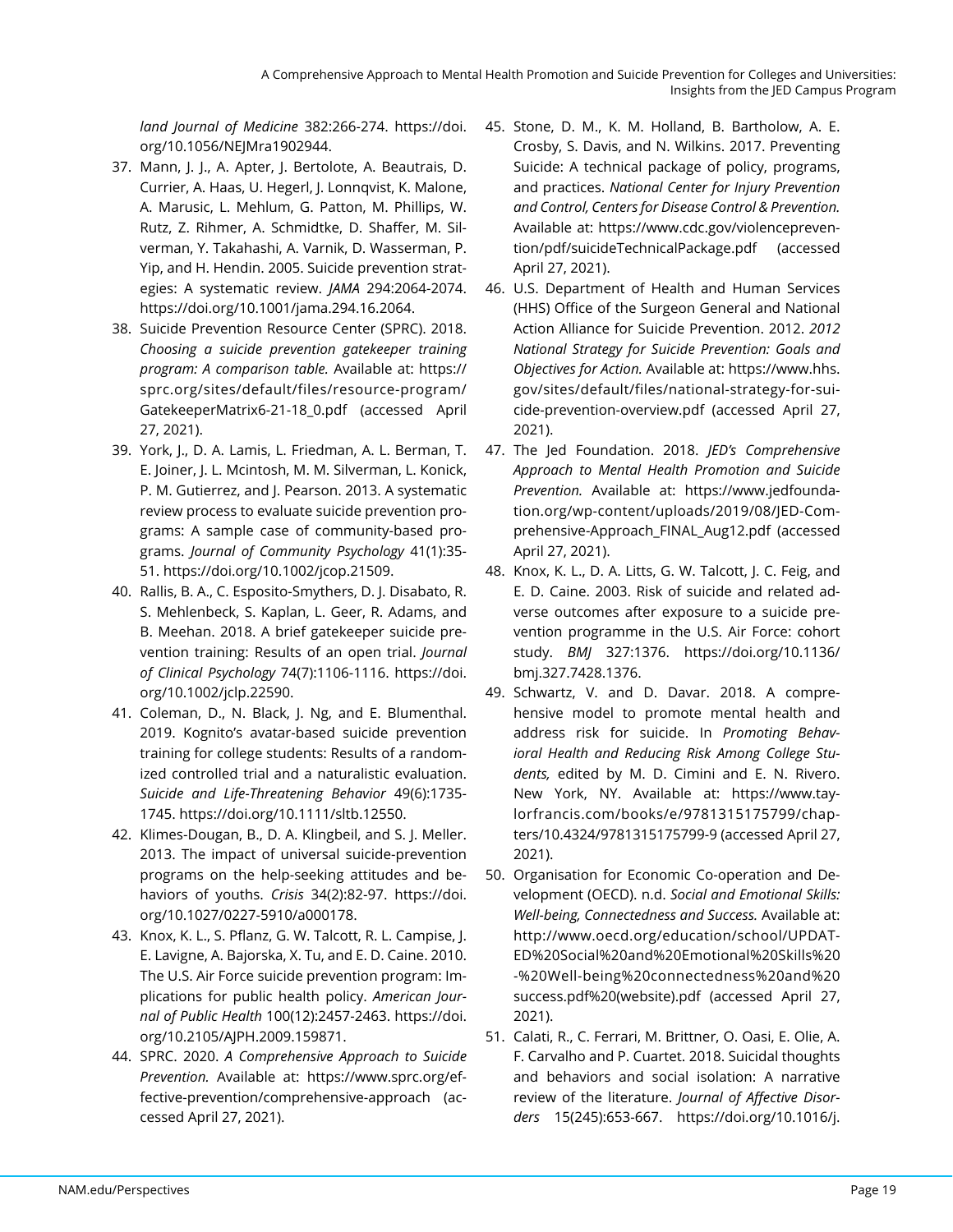jad.2018.11.022.

- 52. Collier, P. 2017. Why peer mentoring is an effective approach for promoting college student success. *Metropolitan Universities* 28(3). https://doi. org/10.18060/21539.
- 53. Drum, D. J., C. B. Brownson, A. B. Denmark, and S. Smith. 2009. New data on the nature of suicidal crises in college students: Shifting the paradigm. *Professional Psychology: Research and Practice* 40(3):213-222. Available at: https://pdfs.semanticscholar.org/123a/68d2744631f7833cb2a19451142 a95bd41c2.pdf (accessed April 27, 2021).
- 54. Michelmore, L., and P. Hindley. 2012. Help-seeking for suicidal thoughts and self-harm in young people: A systematic review. *Suicide and Life Threatening Behavior* 42(5):507-524. https://doi. org/10.1111/j.1943-278X.2012.00108.x.
- 55. Moskos, M. A., L. Olsen, S. R. Halbern, and D. Gray. 2007. Utah youth suicide study: Barriers to mental health treatment for adolescents. *Suicide and Life Threatening Behavior* 37(2):179-186. https://doi. org/10.1521/suli.2007.37.2.179.
- 56. Gulliver, A., K. M. Griffiths, and H. Christensen. 2010. Perceived barriers and facilitators to mental health help-seeking in young people: A systematic review. *BMC Psychiatry* 10(113). https://doi. org/10.1186/1471-244X-10-113.
- 57. Woo, B., K. DuMont, and A. Metz. 2020. Equity at the center of implementation. *Center for the Study of Social Policy.* Available at: https://cssp.org/2019/12/ implementation-equity/ (accessed April 27, 2021).
- 58. King, M. F., and G. C. Bruner. 2000. Social desirability bias: A neglected aspect of validity testing. *Psychology and Marketing*  17(2):79-103. https://doi.org/10.1002/(SICI)1520- 6793(200002)17:2<79::AID-MAR2>3.0.CO;2-0.
- 59. Healthy Minds Network. 2021. *Home*. Available at: https://healthymindsnetwork.org/ (accessed May 24, 2021).

### **DOI**

https://doi.org/10.3147/202106b

### **Suggested Citation**

MacPhee, J., K. Modi, S. Gorman, N. Roy, E. Riba, D. Cusumano, J. Dunkle, N. Komrosky, V. Schwartz, D. Eisenberg, M. M. Silverman, S. Pinder-Amaker, K. Booth Watkins, and P. M. Doraiswamy. 2021. Strengthening

Safety Nets: A Comprehensive Approach to Mental Health Promotion and Suicide Prevention for Colleges and Universities. *NAM Perspectives.* Discussion Paper, National Academy of Medicine, Washington, DC. https://doi.org/10.31478/202106b

### **Author Information**

**John MacPhee, MBA, MPH** is Chief Executive Officer and Executive Director at The Jed Foundation. **Kamla Modi, PhD** is Director, Learning and Evaluation at The Jed Foundation. **Sara Gorman, PhD, MPH,** is Director, Research and Knowledge Dissemination at The Jed Foundation. **Nance Roy, EdD** is Chief Clinical Officer at The Jed Foundation. **Erica Riba, LCSW, LMSW,** is Director, Higher Education and Student Engagement at The Jed Foundation. **Diana Cusumano, LMHC,** is Director, JED Campus and Wellness Initiatives at The Jed Foundation. **John Dunkle, PhD** is Senior Clinical Director, Higher Education at The Jed Foundation. **Nikolaus Komrosky, BS** is Data Manager at The Jed Foundation. **Victor Schwartz, MD, DLFAPA,** is Clinical Associate Professor of Psychiatry at NYU School of Medicine. **Daniel Eisenberg, PhD** is Professor of Health Policy and Management at Fielding School of Public Health, University of California at Los Angeles. **Morton M. Silverman, MD** is Adjunct Assistant Professor of Psychiatry at Medical College of Wisconsin. **Stephanie Pinder-Amaker, PhD** is Chief Diversity, Equity, and Inclusion Officer and Director, at McLean College Mental Health Program and Assistant Professor of Psychology, Harvard Medical School. **Khadija Booth Watkins, MD, MPH, DFAACP,** is Associate Director, Child and Adolescent Psychiatry Residency Training at Massachusetts General Hospital/McLean Hospital and Harvard Medical School. **P. Murali Doraiswamy, MBBS, FRCP,** is Professor of Psychiatry and Behavioral Sciences at Duke University School of Medicine.

#### **Acknowledgments**

The authors are grateful to our JED Campus funders, partnerships with JED Campus institutions, and the many students on these campuses. We are also grateful to the Campus Advisors at JED who work closely with these schools daily to ensure systems, policies, and programs place student mental health as a top priority.

The authors would also like to acknowledge the important contributions of **Linda Degutis,** Yale University School of Public Health; **Mustafa Husain,** University